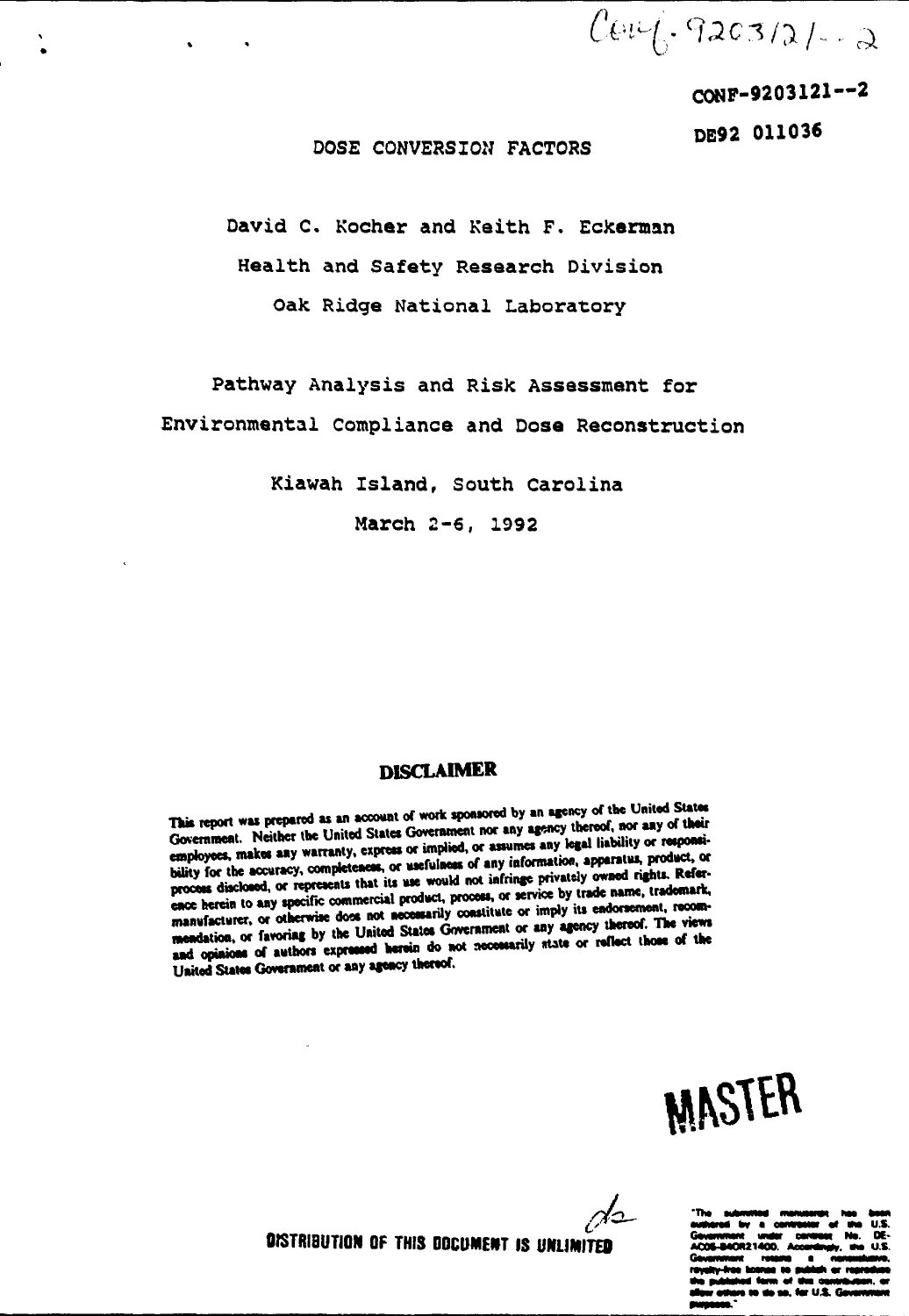#### **SUBJECT OF PRESENTATION**

- **(1) Concepts and quantities used in calculating radiation dose from internal and external exposure.**
- **(2) Tabulations of dose conversion factors for internal and external exposure to radionuclides.**

**Dose conversion factors give dose per unit intake (internal) or dose per unit concentration in environment (external).**

**Intakes of radionuclidea for internal exposure and concentrations of radionuclides in environment for external exposure are assumed to be known.**

**Intakes and concentrations are obtained, e.g., from analyses of environmental transport and exposure pathways.**

**Differences between dosimetry methods for radionuclides and hazardous chemicals are highlighted.**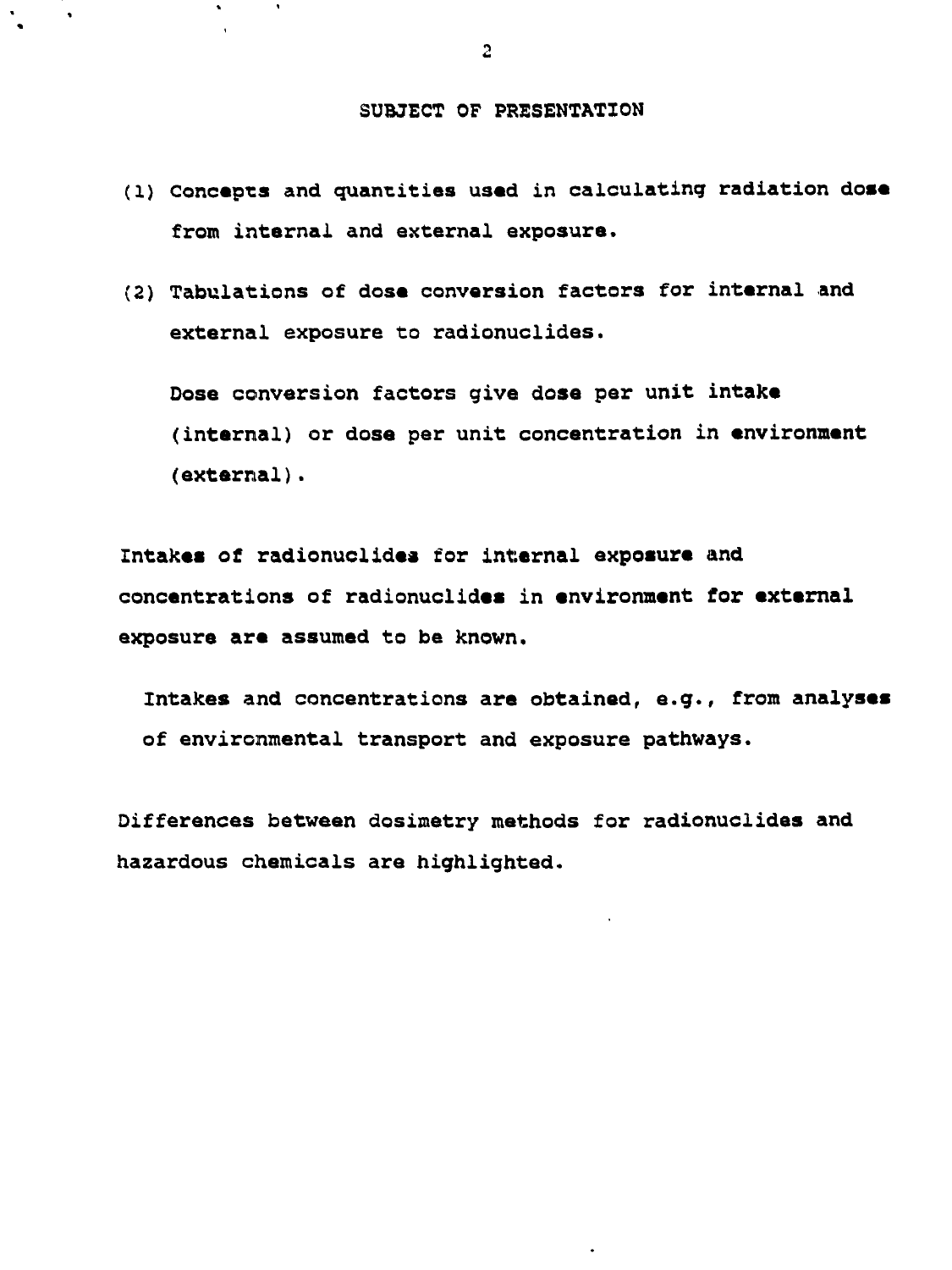CONCEPTS AND QUANTITIES

IN RADIATION DOSIMETRY

 $\mathcal{L}_{\mathcal{A}}$ 

 $\mathcal{L}^{\text{max}}_{\text{max}}$  and  $\mathcal{L}^{\text{max}}_{\text{max}}$ 

 $\sim 10^{11}$  M  $_{\odot}$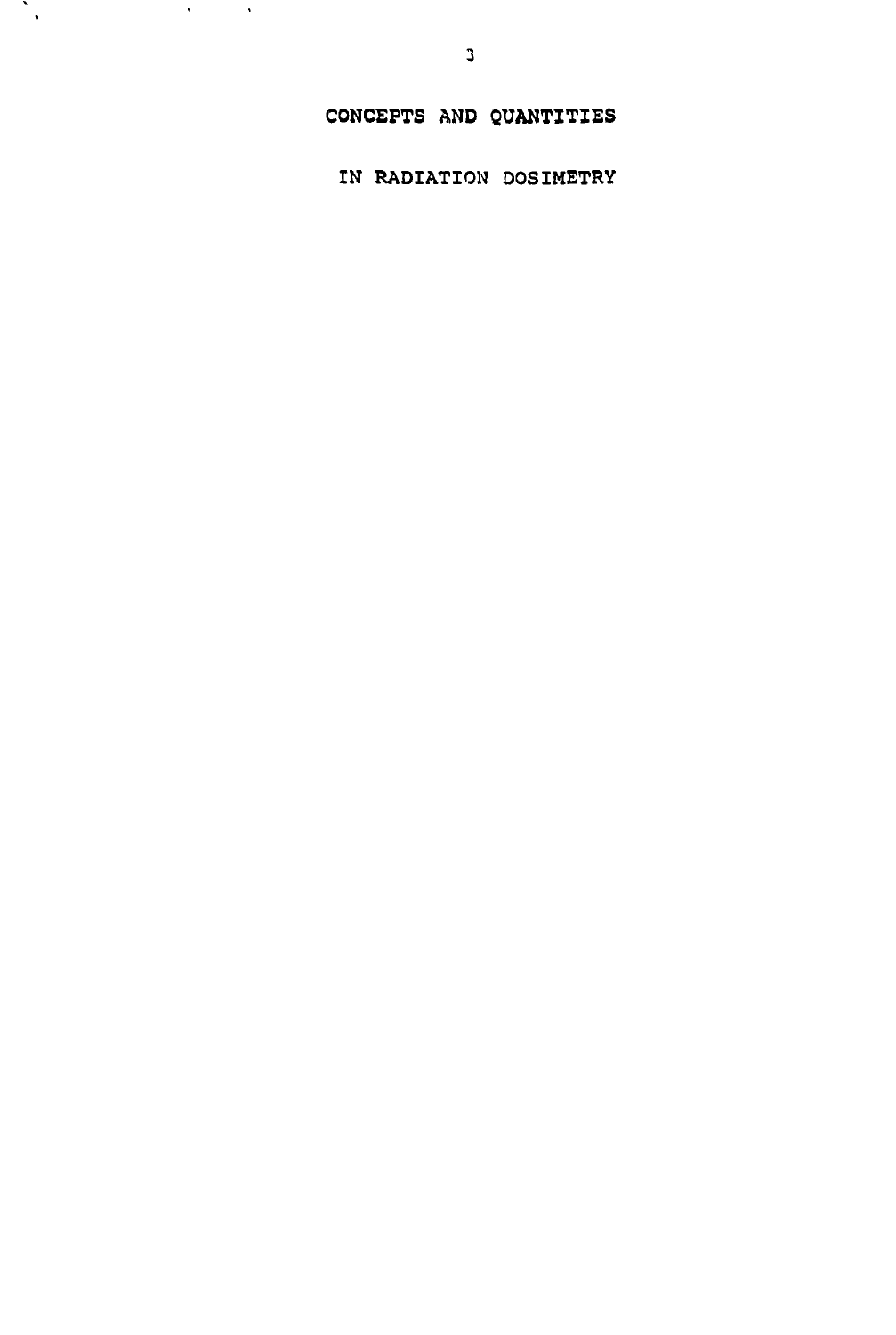## **LIMITATIONS ON APPLICABILITY OF CONCEPTS AND QUANTITIES**

**(1) Most concepts and quantities discussed were developed for purposes of radiation protection, i.e., control of exposures.**

**Some concepts and quantities may not be appropriate for purposes of dose assessment or dose reconstruction.**

**(2) Most dose conversion factors for internal and external exposure were developed for reference young adults.**

**Values may not be applicable to other age groups in general population.**

**(3) Most dose conversion factors for internal exposure were developed for radionuclides in the workplace.**

**Some values may not be appropriate for exposure to radionuclides in the environment.**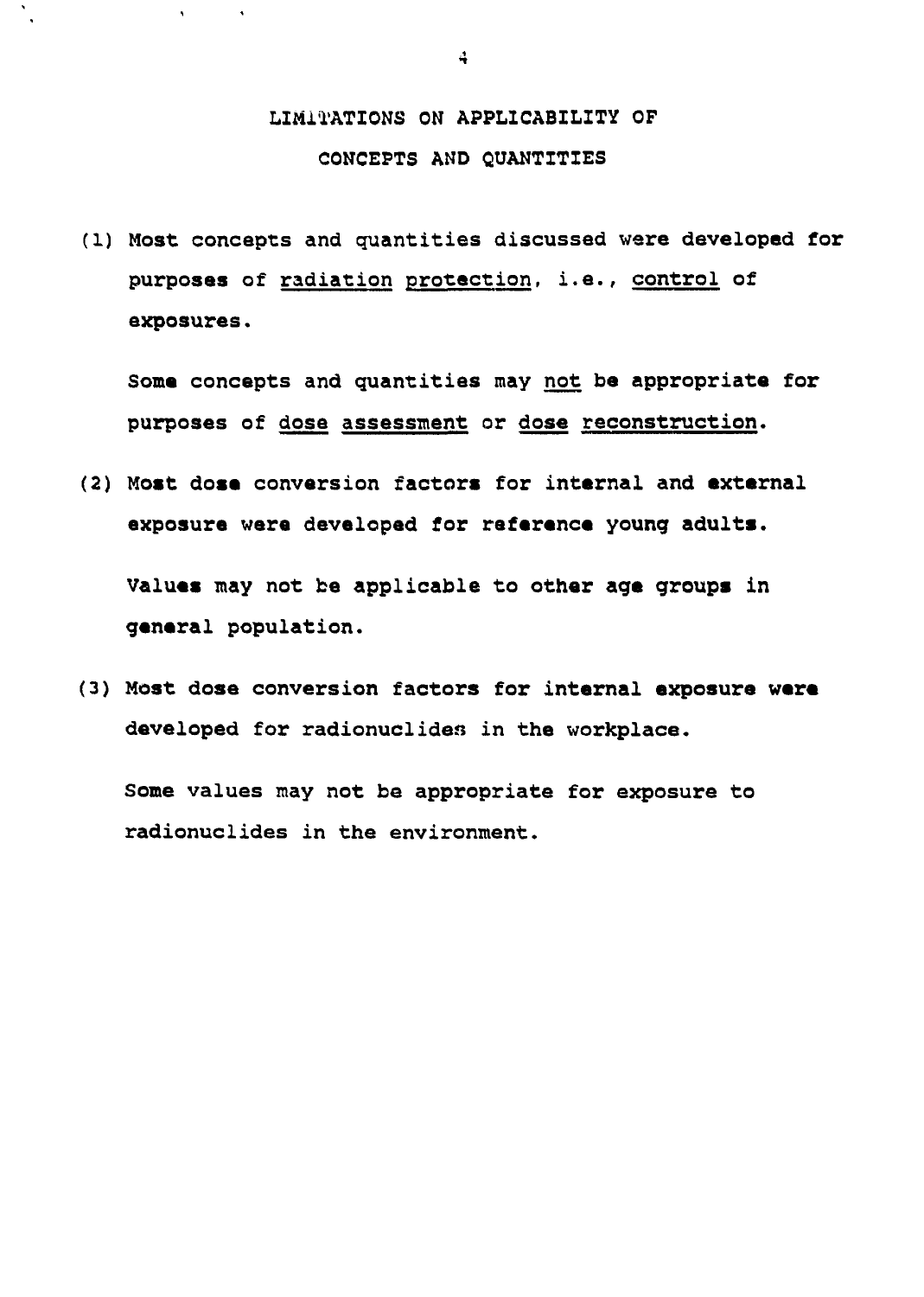#### **ACTIVITY**

quantity of radionuclides is measured by activity (A). At  
\ntime t -  
\n
$$
A(t) = \lambda_R N(t)
$$
\nN = number of atoms of radionuclide (~ mass)

\n
$$
\lambda_R = \text{radioactive decay constant} (1/\text{time})
$$

\n
$$
= (\ln 2)/T_{1/2} = 0.693/T_{1/2}
$$

\n
$$
T_{1/2} = \text{half-life of radionuclide (time)}
$$

\nST unit - 1 Bq = 1 dis/s

\nSpecial unit - 1 Ci = 3.7 x 10<sup>10</sup> dis/s

**Quantity of hazardous chemicals is measured by mass.**

 $\hat{\mathbf{v}}$ 

l,

 $\mathcal{L}(\mathbf{S})$  and  $\mathcal{L}(\mathbf{S})$ 

 $\hat{\mathbf{r}}$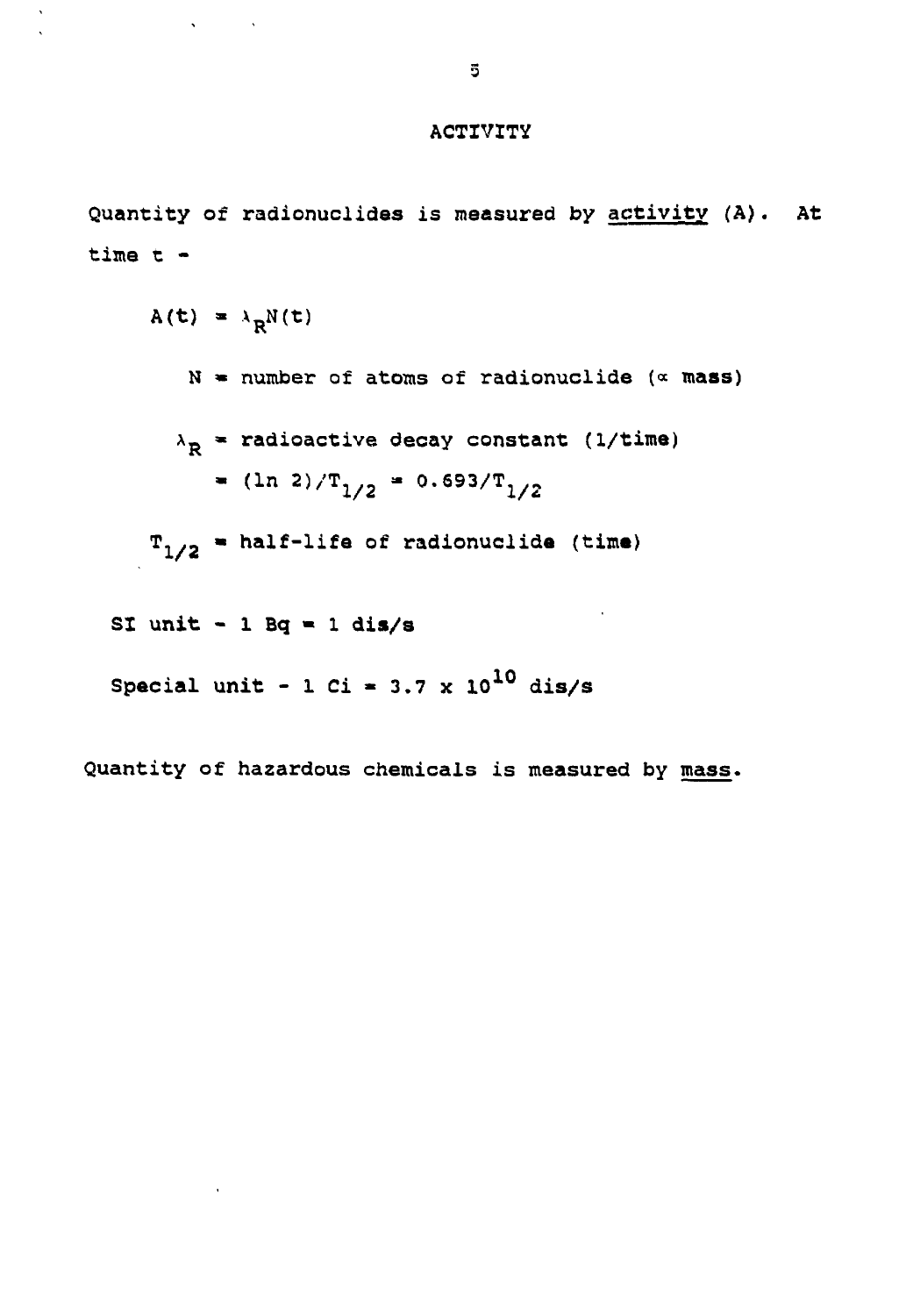#### **TYPES OF RADIATIONS**

**Radiation dose is delivered by ionizing radiations.**

**Most important radiations emitted in decay of radionuclidas -**

**- photons:**

 $\mathbf{v}$ 

**- electrons;**

**- alpha particles;**

 $\bullet$  -  $\bullet$  -  $\bullet$  -  $\bullet$  -  $\bullet$ 

**- neutrons (important for few radionuclidas).**

**Emitted radiations have energies, usually givan in electron volts (eV), and intensities (number par disintegration) unique to each radionuclida.**

**Ionizing radiations have no analog for hazardous chemicals.**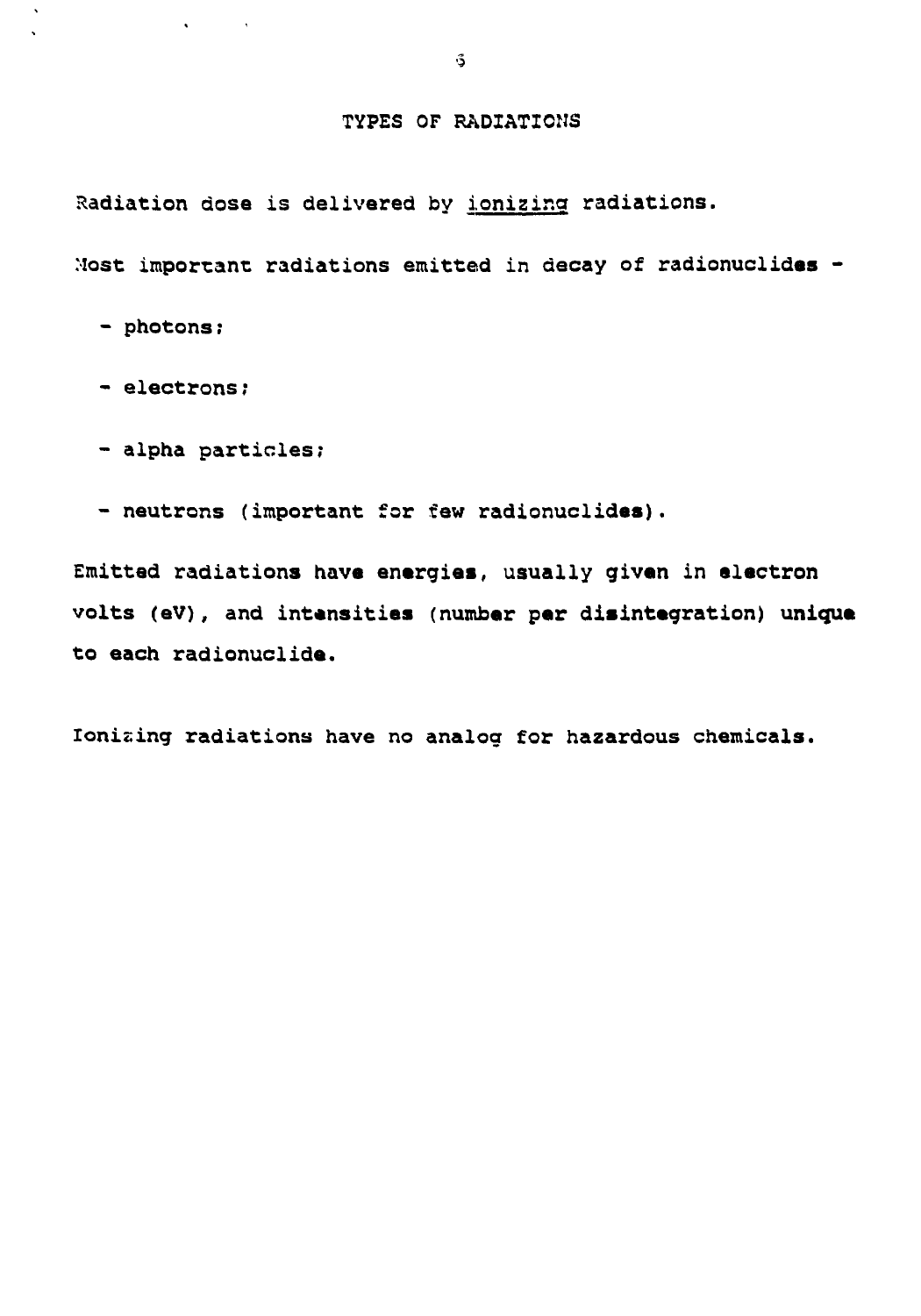#### **INTERNAL D0S1METRY**

**Estimation of radiation dosa to tissues of the body resulting from intakes of radionuclides into the body.**

**Most important modes of internal exposure -**

**- ingestion;**

 $\mathbf{v}$ 

**- inhalation;**

**- skin absorption (important for few radionuclides).**

**All ionizing radiations are taken into account in estimating internal dose.**

**Intakes of some radionuclides result in relatively uniform irradiation of the body (e.g., H-3, C-14, Cs-137).**

**Intakes of many radionuclides result in highly non-uniform irradiation of the body (e.g., Sr-90, 1-131, Ra-226, actinides).**

**Modes of internal exposure also apply to hazardous chemicals.**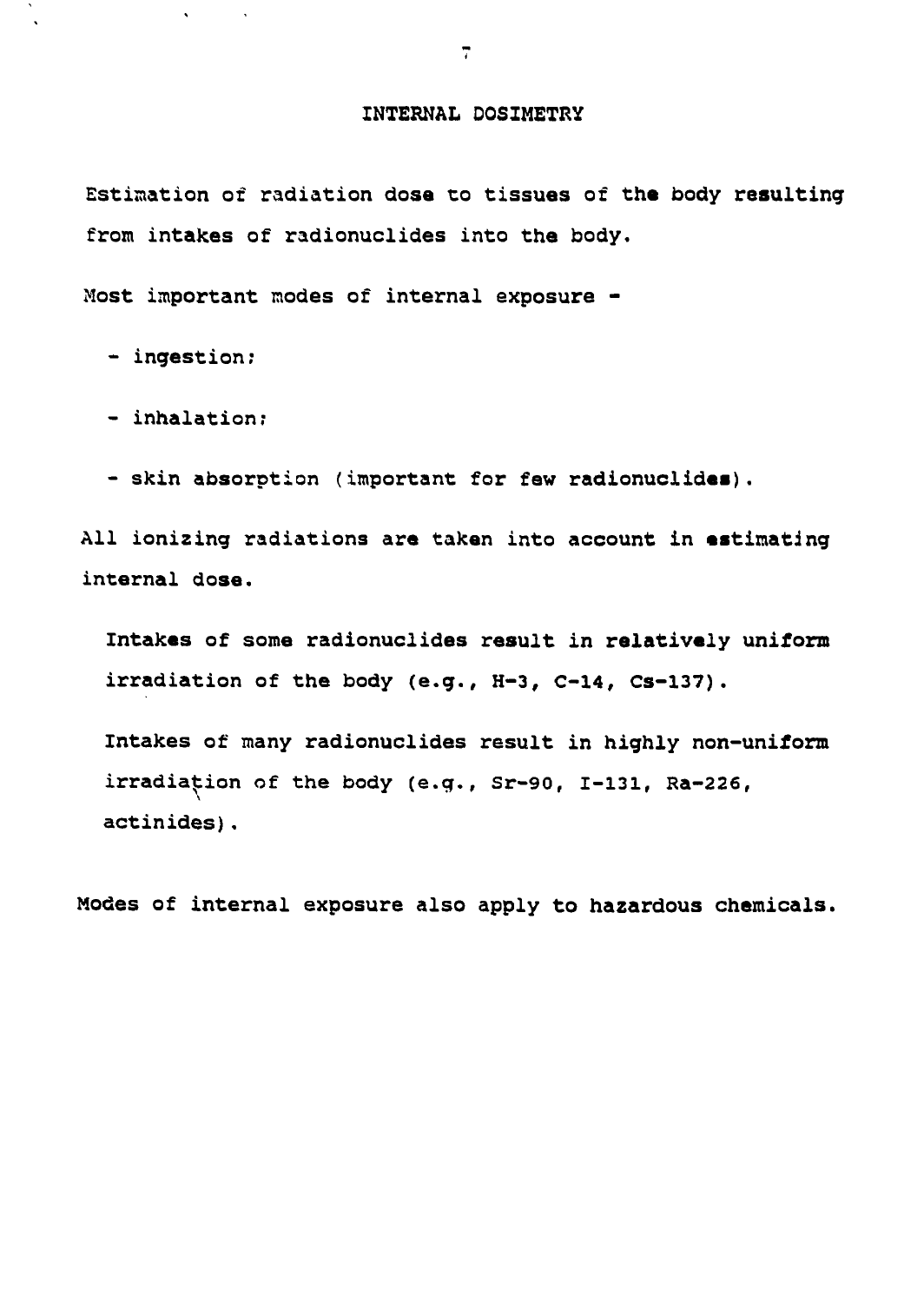#### **EXTERNAL DOSIMETRY**

**Estimation of radiation dose to tissues of the body resulting from exposure to radionuclides outside the body.**

**Most important modes of externa<sup>1</sup>. exposure for radionuclides in the environment -**

- **exposure to contaminated atmospheric cloud;**
- **immersion in contaminated water?**
- **exposure to contaminated ground surface or surface soil.**

**Only radiations that penetrate body surface (e.g., photons, higher-energy electrons, and neutrons) are important in external dosimetry.**

**Exposure to higher-energy photons results in relatively uniform irradiation of the body.**

**External exposure is not relevant for hazardous chemicals.**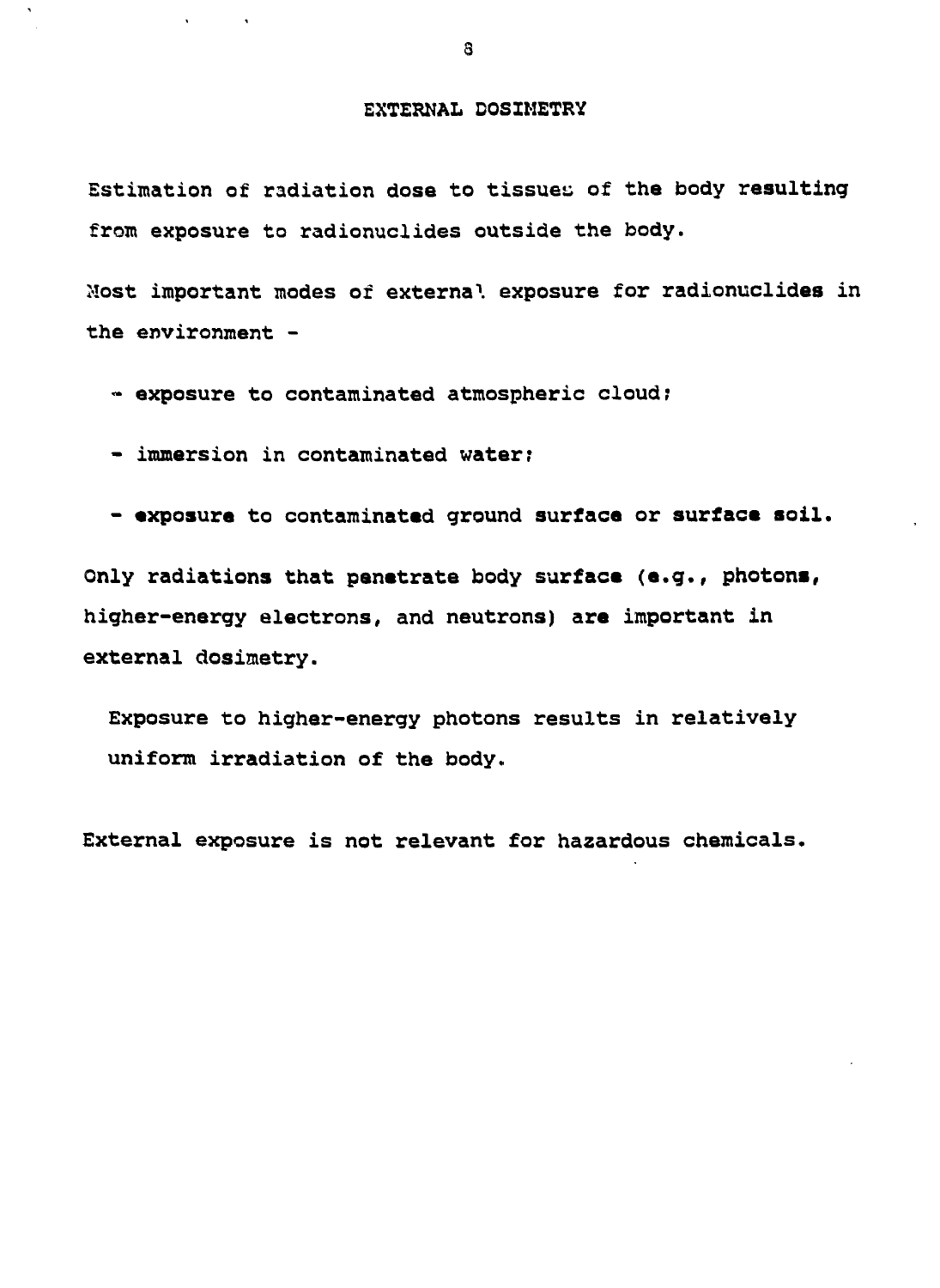#### **ABSORBED DOSE**

**Absorbed dose (D) is point quantity defined as energy (E) absorbed per unit mass (m) of material (e.g., tissue) -**

 $D = dE/dm$ 

**CALCULATION** 

 $\ddot{\phantom{a}}$ 

 $\mathcal{L}$ 

**SI unit - l Gy = 1 J/kg**

**Special unit - 1 rad » 0.01 Gy**

**Absorbed dose is basic physical quantity used in radiation dosiiaetry.**

**For hazardous chemicals, dose is defined as mass administered per unit mass of organism (e.g., mg/kg).**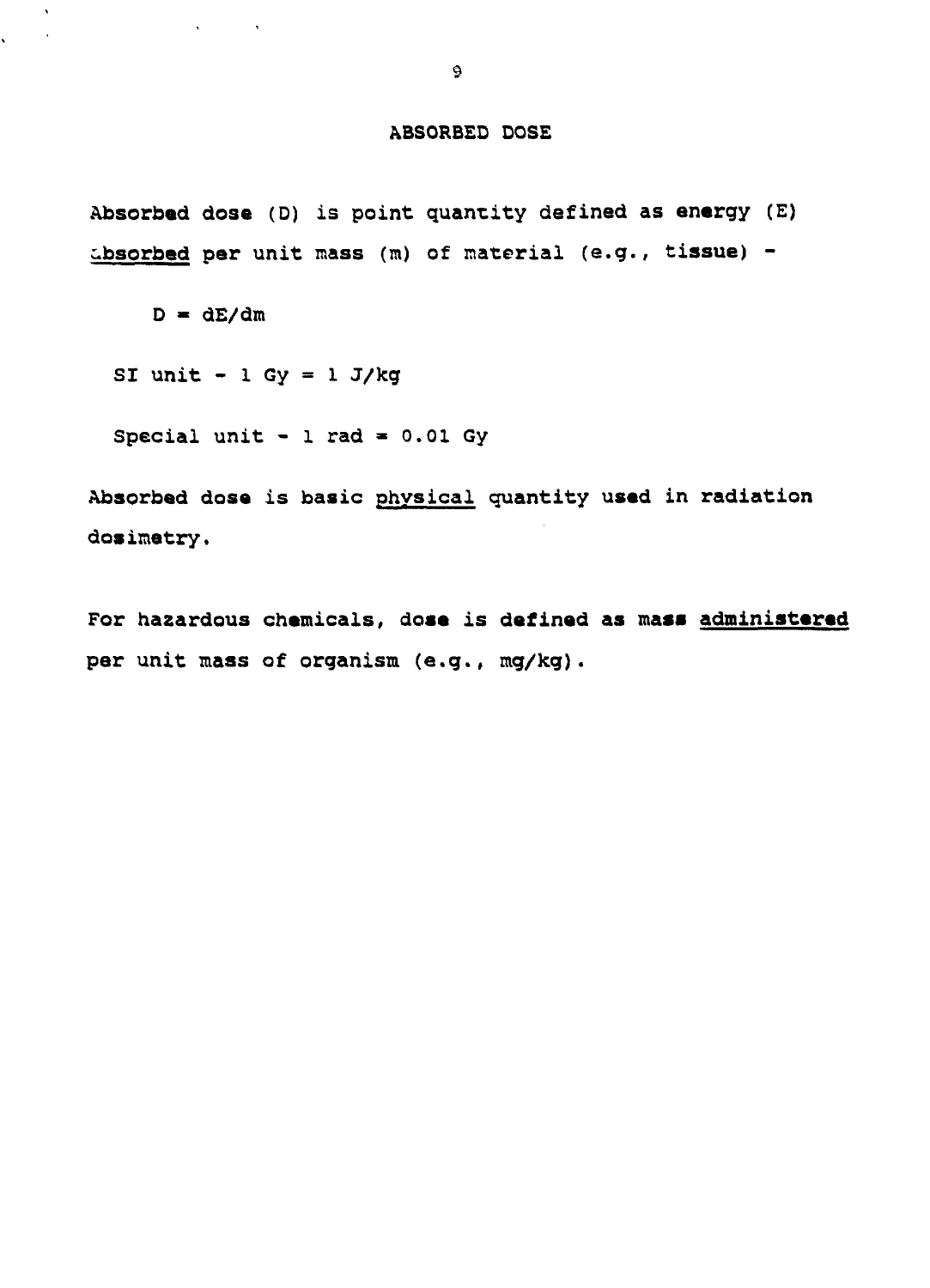## **LIMITATIONS OF ABSORBED DOSE FOR RADIATION PROTECTION AND RISK ASSESSMENT**

**At low levels of exposure where only stochastic effects are important, absorbed dose is not sufficient to relate amount of energy absorbed to biological effect (e.g., cancer induction).**

**For sane absorbed dose delivered at same rate, some types of radiation may produce more pronounced biological effects than others.**

**Biological effects for given absorbed dose also depend on density of ionization or linear energy transfer (LET), defined as energy imparted per unit path length.**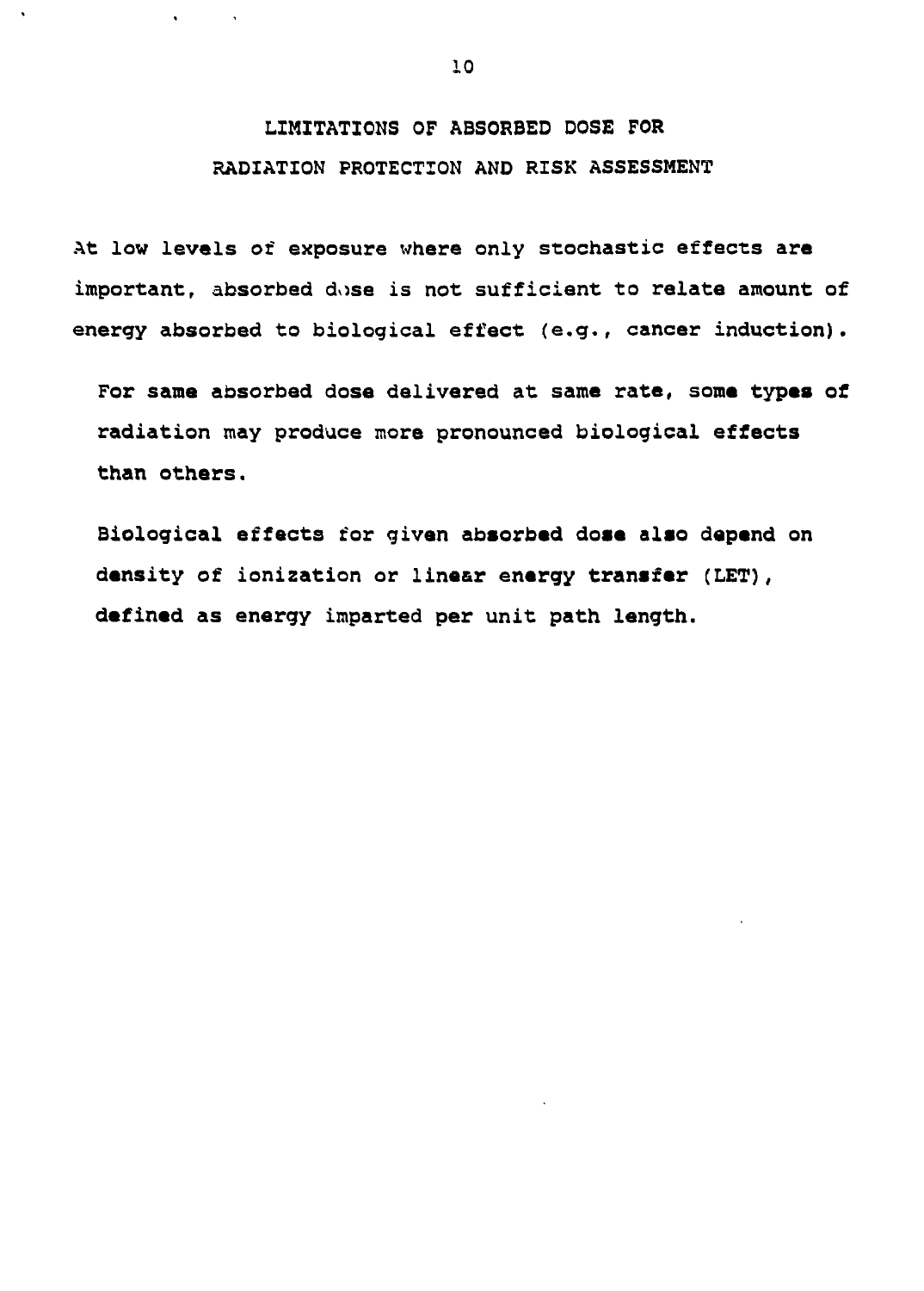#### **DOSE EQUIVALENT**

**Dose equivalent (H) is defined as absorbed dose modified by quality factor (Q) representing biological effectiveness of radiation -**

 $H = DQ$ 

**SI unit - l Sv = l j/kg**

**Special unit - 1 rem • 0.01 Sv**

**If exposure involves more than one radiation type -**

 $H = \sum D_i Q_i$ , i = index for radiation type  $\overline{\mathbf{i}}$  **x**  $\overline{\mathbf{j}}$ 

**Dose equivalent is basic radiation protection quantity relating absorbed energy to stochastic biological effects.**

**Dose equivalent is not appropriate for describing nonstochastic (deterministic) effects at high doses.**

**Dose equivalent has no analog for hazardous chemicals. Biological effectiveness per unit dose administered is incorporated in slope (risk) factor for each chemical.**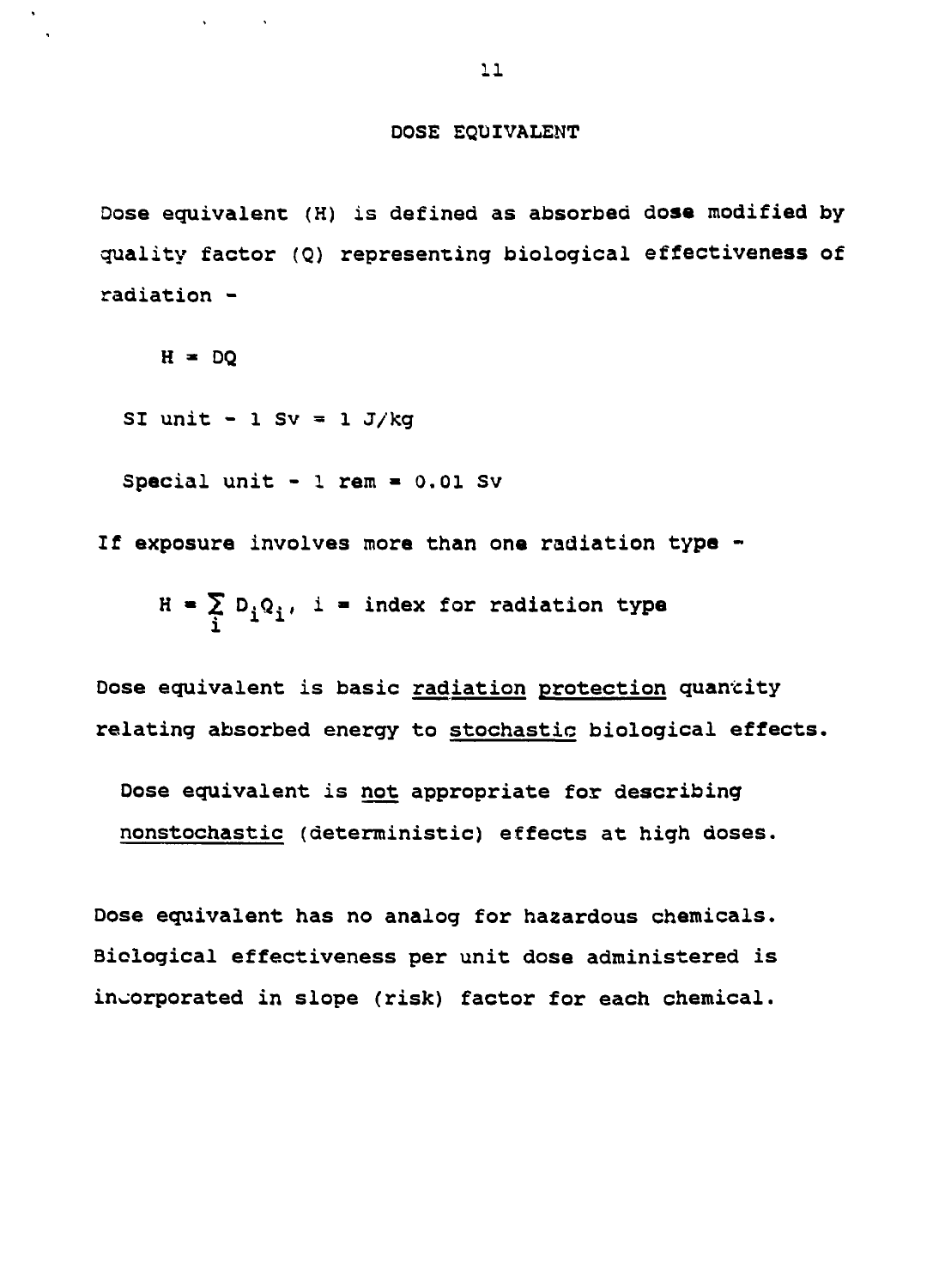#### **QUALITY FACTORS**

**Quality factor is prescribed function of LET, e.g., see ICRP Publications 26 and 60.**

**Value depends on type of radiation and its energy.**

**Average quality factors for different radiation types recommended for use in radiation protection -**

**Q \* 1 for photons and electrons (low-LET);**

**Q • 5 for thermal neutrons (high-LET)?**

**Q « 20 for aipha particles, other neutrons (high-LET).**

**Values of Q are used for any energy of radiations of particular type.**

**Oose equivalent calculated from Q vs. LET or from Q may not be appropriate for use in dose assessment: or dose reconstruction.**

Ň,

**Dose equivalent is usually not used in radiation biology or epidemiology.**

New "radiation weighting factor" (w<sub>p</sub>) in ICRP Publication 60 **replaces average quality factor (Q).**

**12**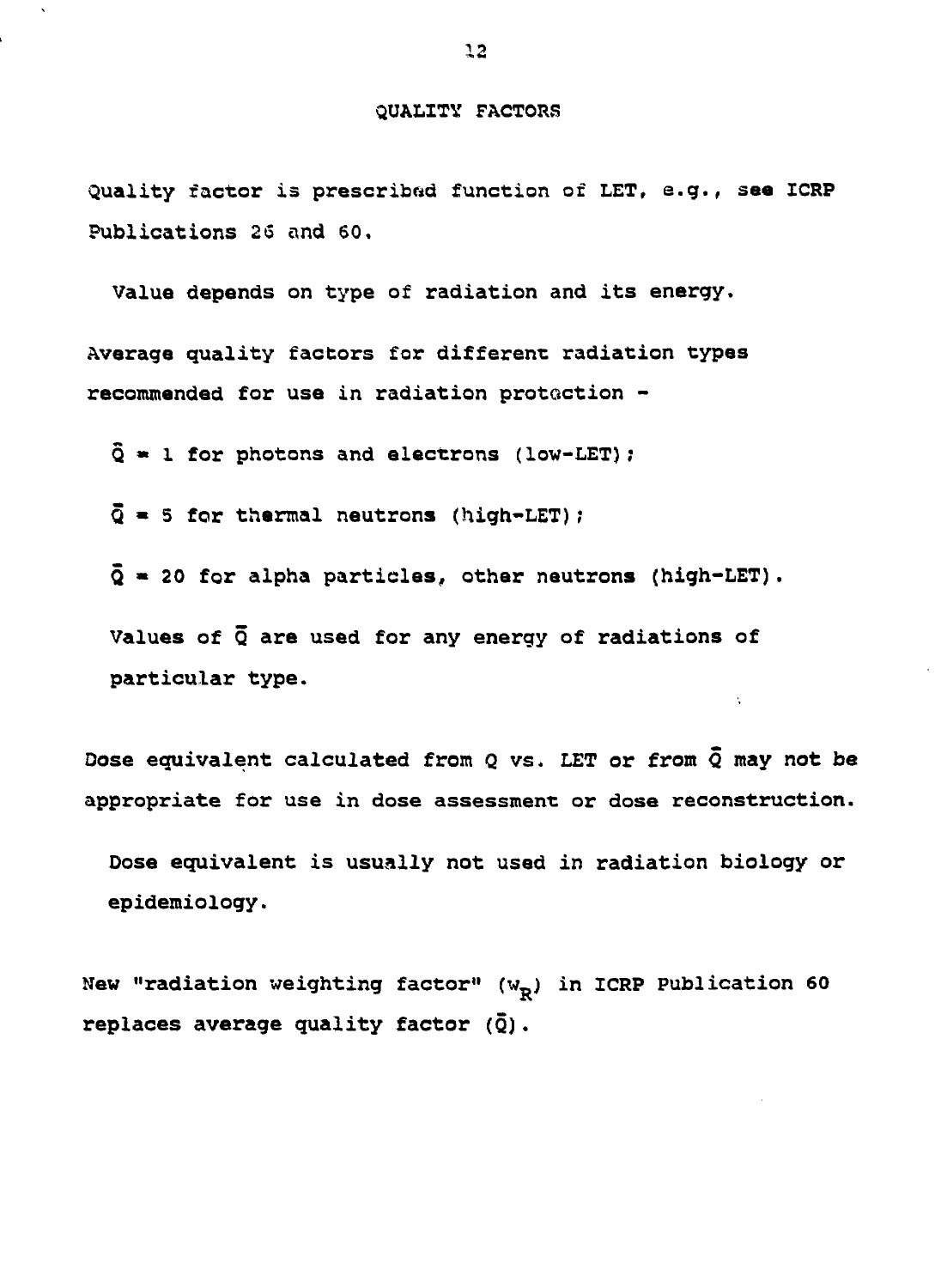#### **DOSE RATE AND DOSE**

**For internal and external exposure, dose is received at rats which generally varies with tine, e.g., due to changes in concentrations of radionuclides in environment, dietary and living habits of exposed individuals.**

**Dose-equivalent rate, dH(t)/dt, is denoted by H(t).**

**Dose received over time t is time-integral of dose rats -**

 $H(t) = \int_0^t \dot{H}(r) dr$ 

 $\mathcal{N}_{\rm{out}}$ 

 $\mathcal{A}^{\text{max}}$  and  $\mathcal{A}^{\text{max}}$ 

 $\mathcal{C}^{\text{max}}$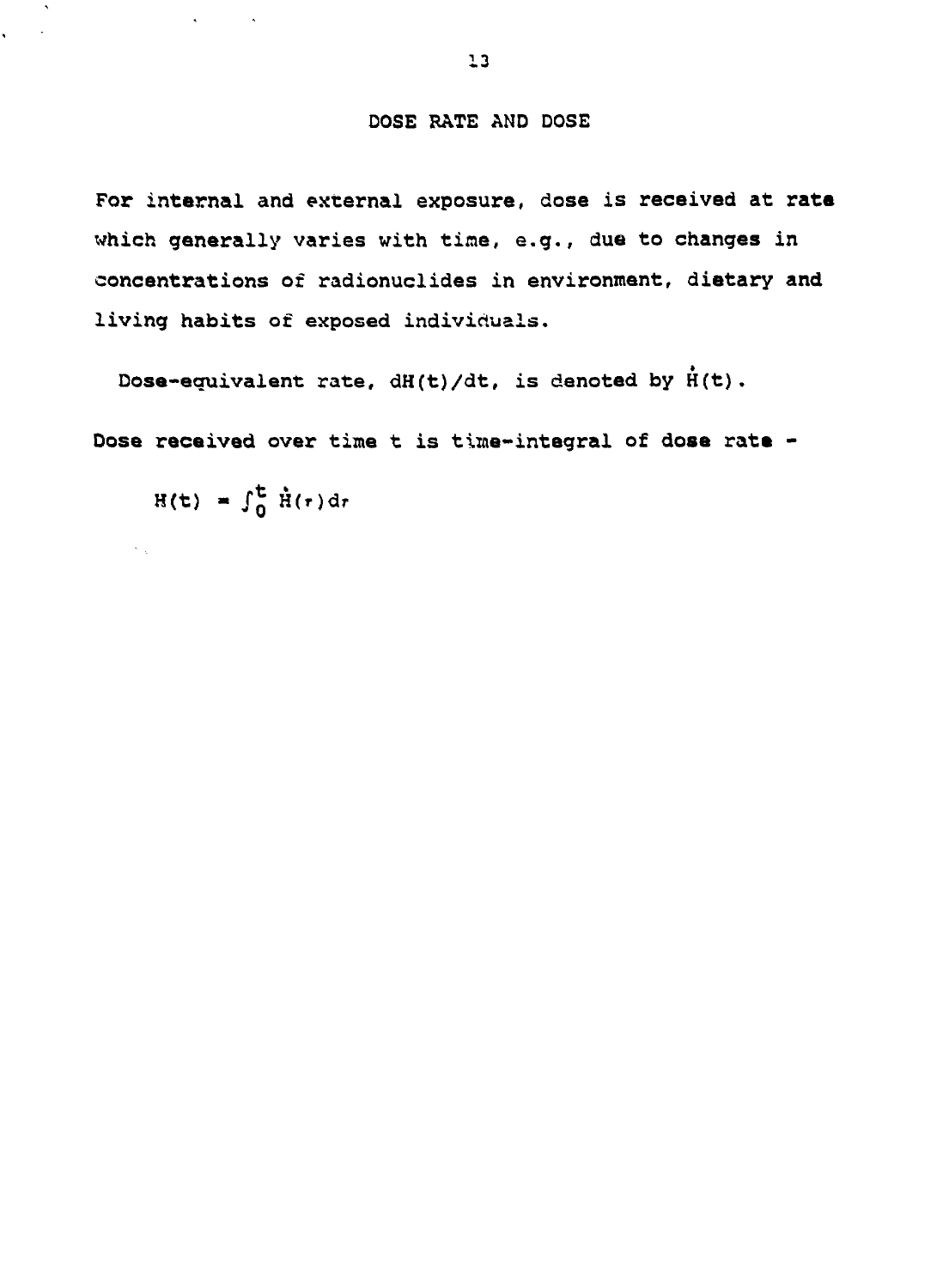#### **DOSES IN ORGANS OR TISSUES**

**Dose equivalents (HT) in various organs or tissues (T) are quantities of interest in radiation protection.**

**Doses to all organs or tissues at risk from radiation exposure are considered.**

**Absorbed dose and dose equivalent in any organ or tissue usually are computed as average values, i.e., from total energy absorbed in tissue divided by total tissue mass.**

**For purposes of radiation protection, average absorbed dose and dose equivalent in tissues may not be appropriate for alpha particles and low-energy electrons (Auger).**

**For hazardous chemicals, only single organ or tissue at risk is considered.**

**1-1**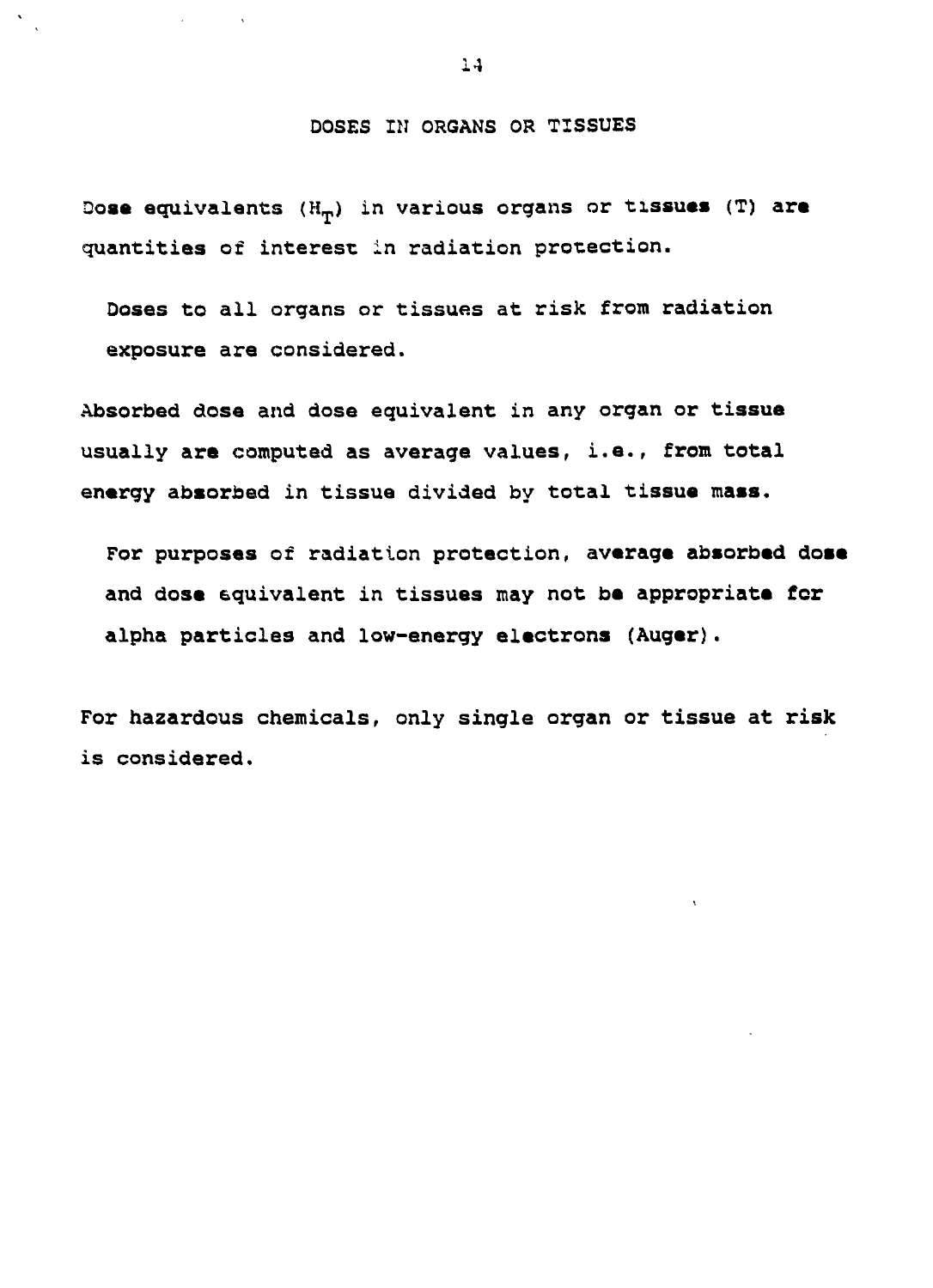### EFFECTIVE DOSE EQUIVALENT

Effective dose equivalent  $(H_{E})$  is defined as weighted sum of dose equivalents to different organs or tissues (T) -

$$
H_E = \sum_{T} w_T H_T, \quad \sum_{T} w_T = 1
$$

Weighting factor  $w_{\rm T}$  is ratio of stochastic risk for tissue T to total stochastic risk for all tissues when body is irradiated uniformly.

 $H_F$  takes into account all tissues at risk.

Effective dose equivalent is intended to be proportional to stochastic risk for either uniform or non-uniform irradiations of the body.

Exposures with equal effective dose equivalents are assumed to result in equal risks regardless of distribution of dose among different organs or tissues.

Effective dose equivalent is intended for use only in radiation protection.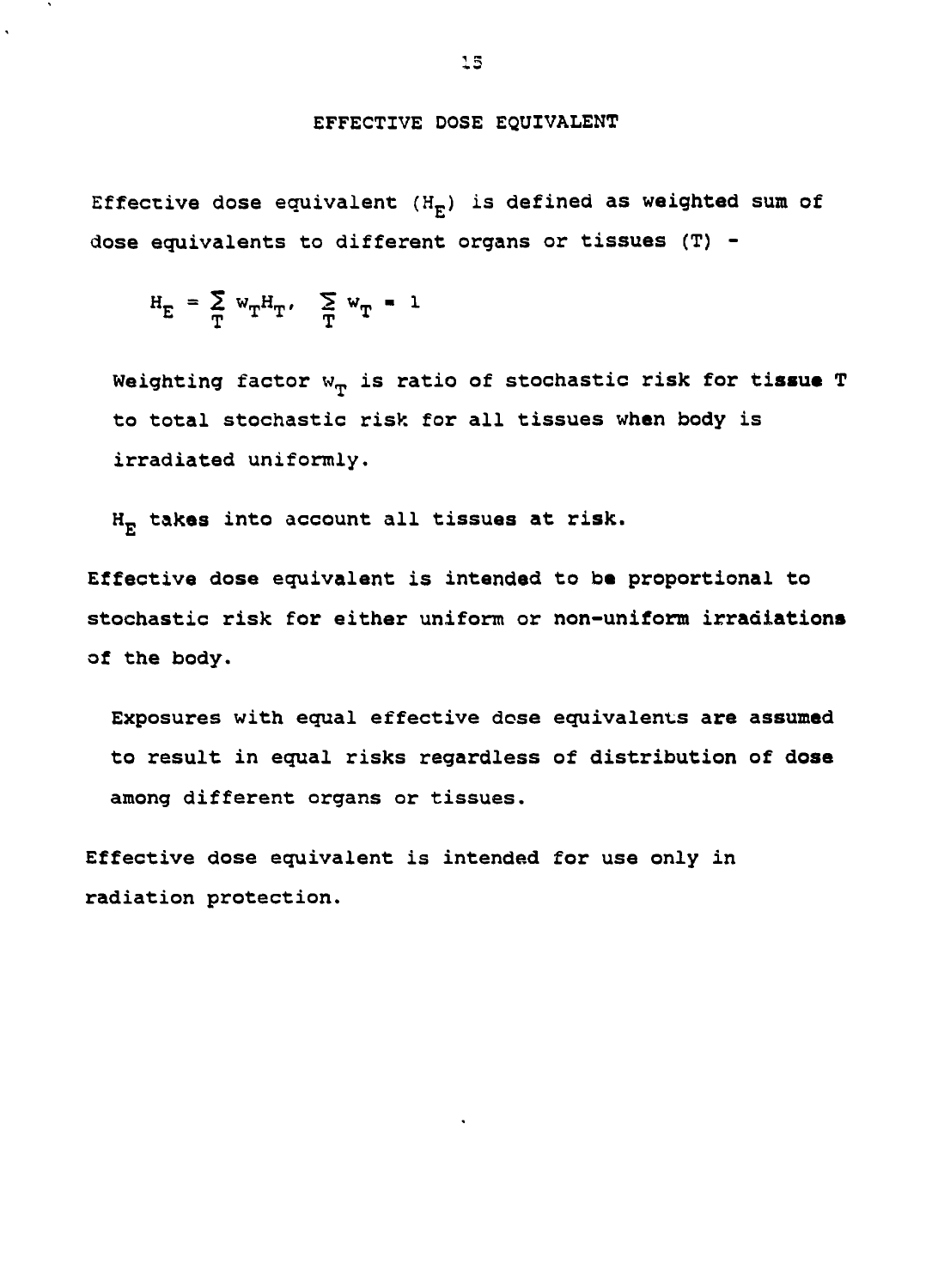# EFFECTIVE DOSE EQUIVALENT

### (continued)

Weighting factors  $(w_{\pi})$  for different organs or tissues used in defining effective dose equivalent (ICRP Publication 26) -

| Gonads        | 0.25 |
|---------------|------|
| <b>Breast</b> | 0.15 |
| Red marrow    | 0.12 |
| Lungs         | 0.12 |
| Thyroid       | 0.03 |
| Bone surfaces | 0.03 |
| Remainder     | 0.30 |

"Remainder" includes five other organs (excluding skin, lens of the eye, and body extremities) receiving highest doses, and each organ is assigned weighting factor of 0.06.

Weighting factor for gonads represents stochastic risk of hereditary effects (first two generations only).

All other weighting factors represent stochastic risk of fatal cancers.

For hazardous chemicals, risk (slope) factors for single organs or tissues apply to cancer incidence.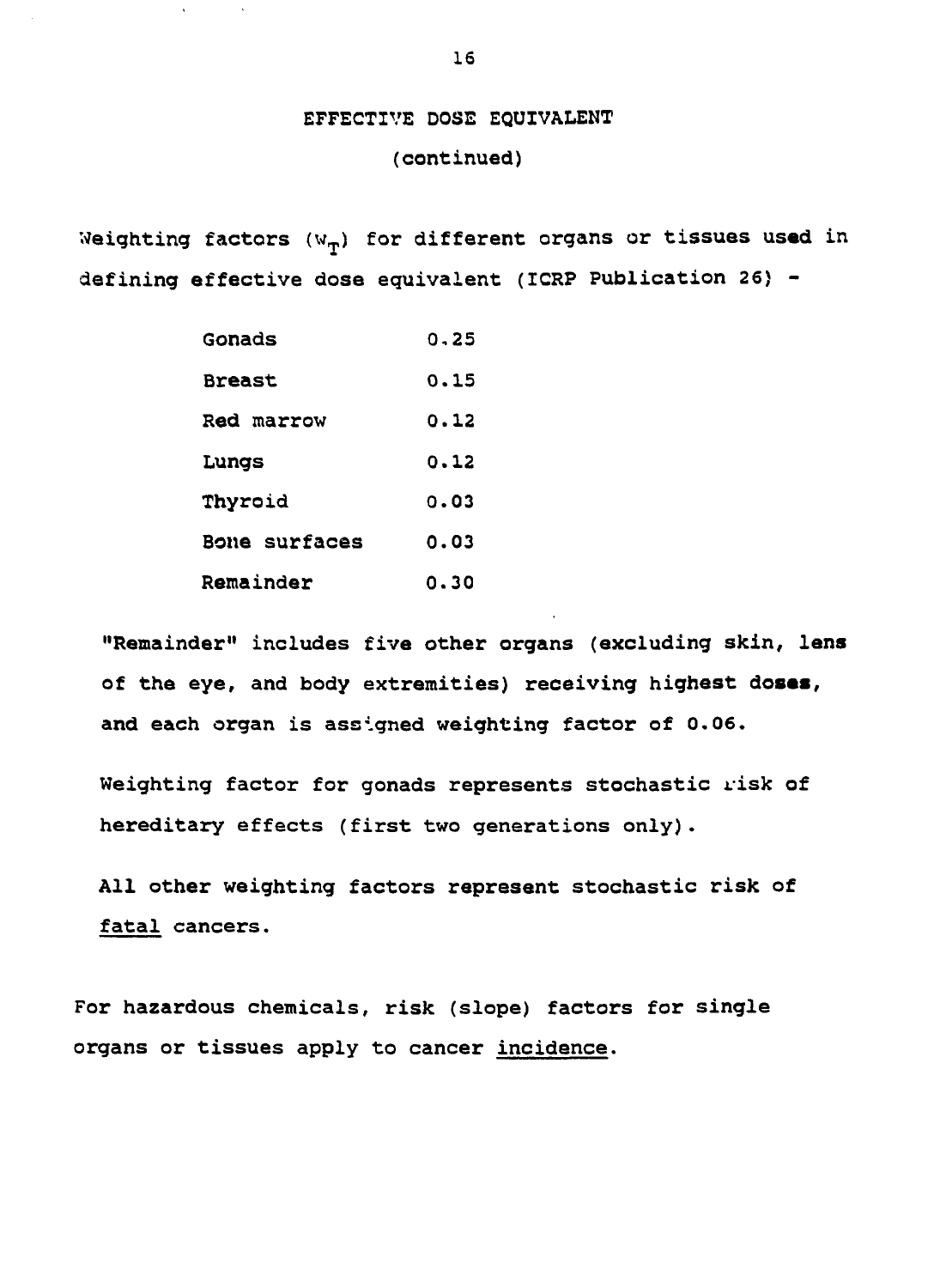#### **EFFECTIVE DOSE**

**New "effective dose" (ICRP Publication 60) incorporates revised tissue weighting factors -**

| Gonads               | 0.20 |
|----------------------|------|
| Red marrow           | 0.12 |
| Colon                | 0.12 |
| Lungs                | 0.12 |
| Stomach              | 0.12 |
| Bladder              | 0.05 |
| <b>Breast</b>        | 0.05 |
| Liver                | 0.05 |
| Esophagus            | 0.05 |
| Thyroid              | 0.05 |
| Skin                 | 0.01 |
| <b>Bone surfaces</b> | 0.01 |
| Remainder            | 0.O5 |

 $\sim 10^{11}$   $\rm s$ 

 $\chi^{\pm}$ 

 $\sum_{\mathbf{k}}$ 

**Prescription for calculating contribution from "remainder" is different from effective dose equivalent.**

**New weighting factors take into account non-fatal cancer incidence as well as fatal cancers and hereditary effects (all future generations).**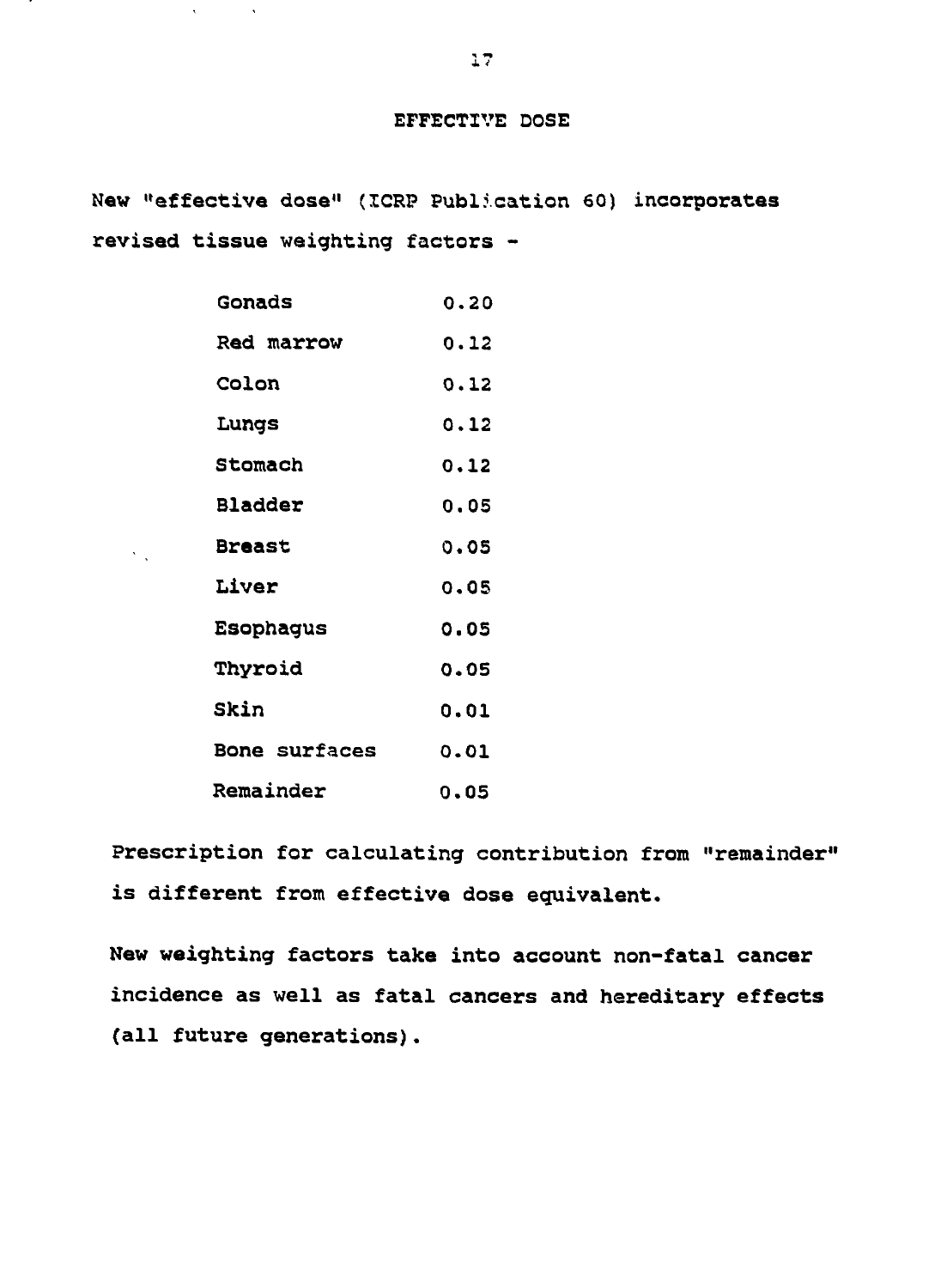## MODELS FOR CALCULATION OF

INTERNAL DOSE

 $\langle \cdot, \cdot \rangle$ 

 $\sim 100$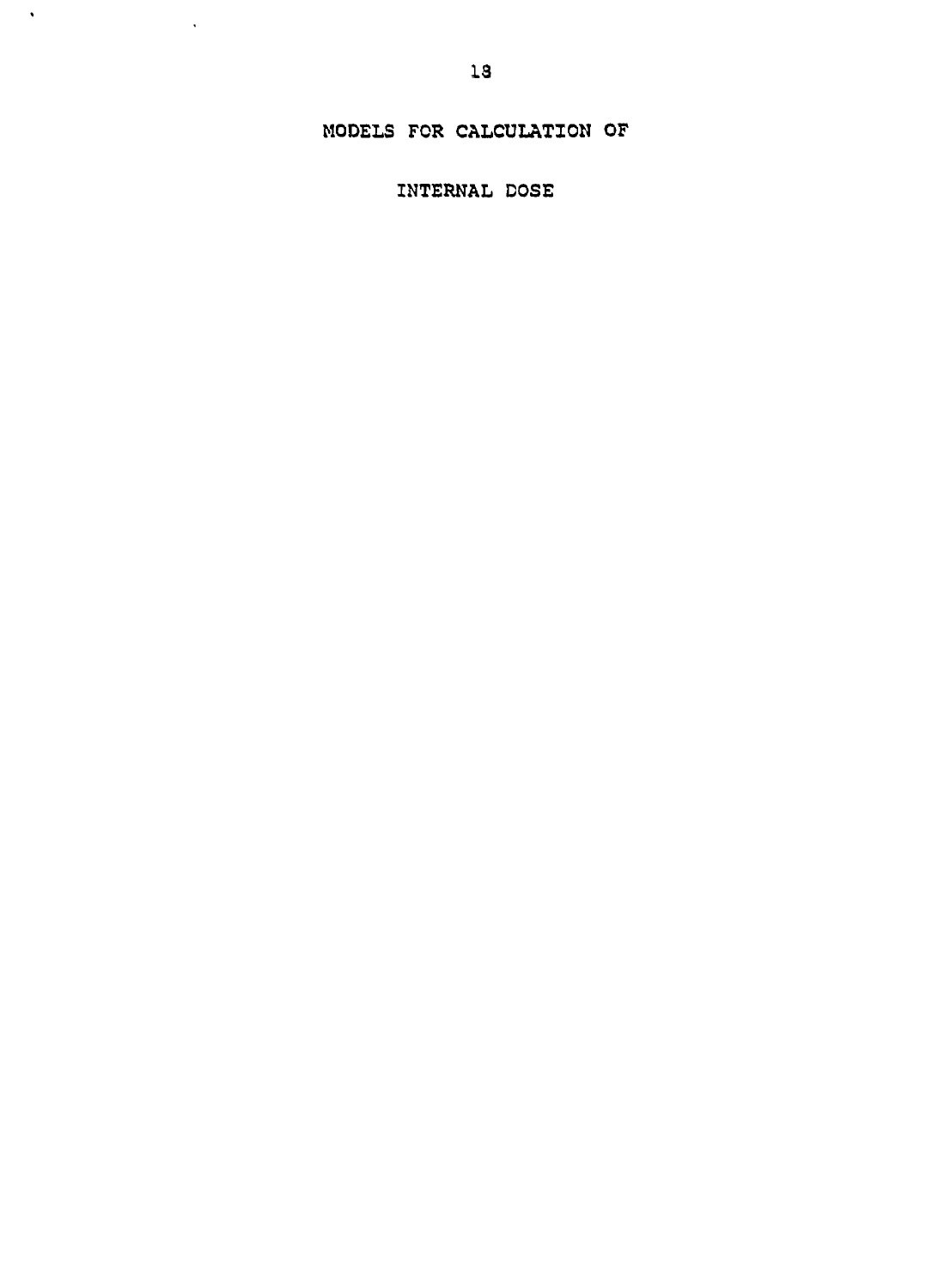## BASIC ELEMENTS OF CALCULATION OF INTERNAL DOSE PER UNIT ACTIVITY INTAKE OF RADIONUCLIDES

(1) Anatomical representation of reference individuals of different ages, sexes, and ethnic groups

Locations, shapes, masses, and elemental compositions of body organs and tissues.

(2) Absorption of inhaled or ingested radionuclides into blood (transfer compartment)

Task Group Lung Model for inhalation.

GI-tract model with absorption fraction  $f_1$ .

- (3) Deposition of absorbed radionuclides in different organs or tissues
- (4) Retention of radionuclides deposited in organs or tissues
- (5) Organ dosimetry dose to target organs per decay of radicnuclides in source organs (sites of deposition)

Term "metabolic" or "biokinetic" model is used to describe absorption, deposition, and retention.

For hazardous chemicals, absorption, deposition, and retention, as well as possible chemical transformations following absorption, are considered.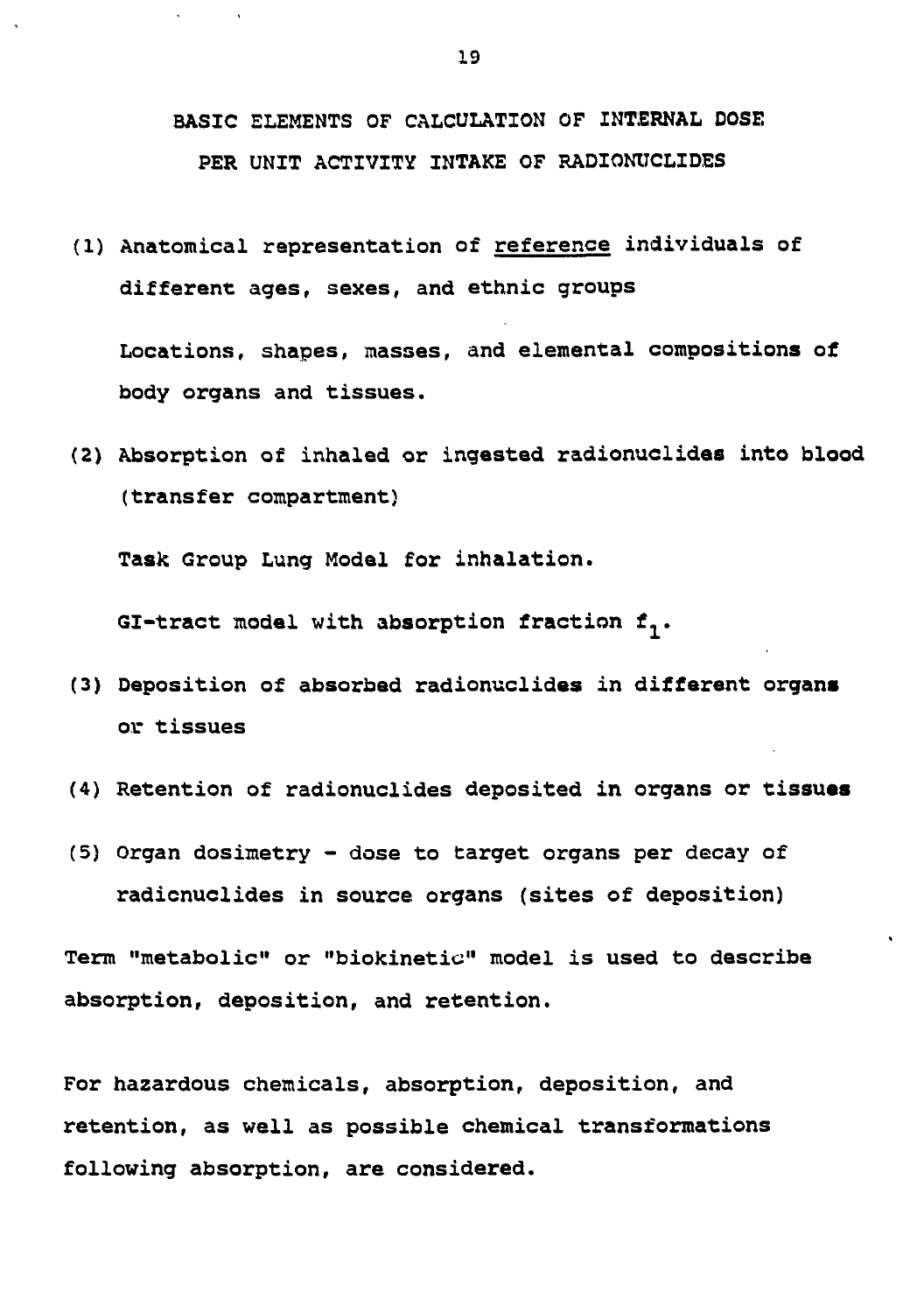#### RETENTION OF DEPOSITED ACTIVITY

Models for retention of radionuclides describe fraction of activity deposited at time zero (i.e., from acute intake) remaining after time t.

Biological retention following acute intake often is described by a sum of exponential terms -

$$
R(t) = \sum_{i} a_i exp(-\lambda_{Bi} t)
$$

 $\lambda_{\rm R}$  = biological removal rate constant  $\sum_{i} a_i = 1$ 

Constants  $a_i$  and  $\lambda_{Ri}$  can be obtained by fitting observed retention or excretion over time or by solving system of differential equations describing biokinetics.

Constants depend on chemical form of element.

If removal by radioactive decay is included, effective retention following acute intake is given by -

 $R_{\mathbf{a}}(\mathbf{t}) = R(\mathbf{t}) \exp(-\lambda_{\mathbf{B}}\mathbf{t})$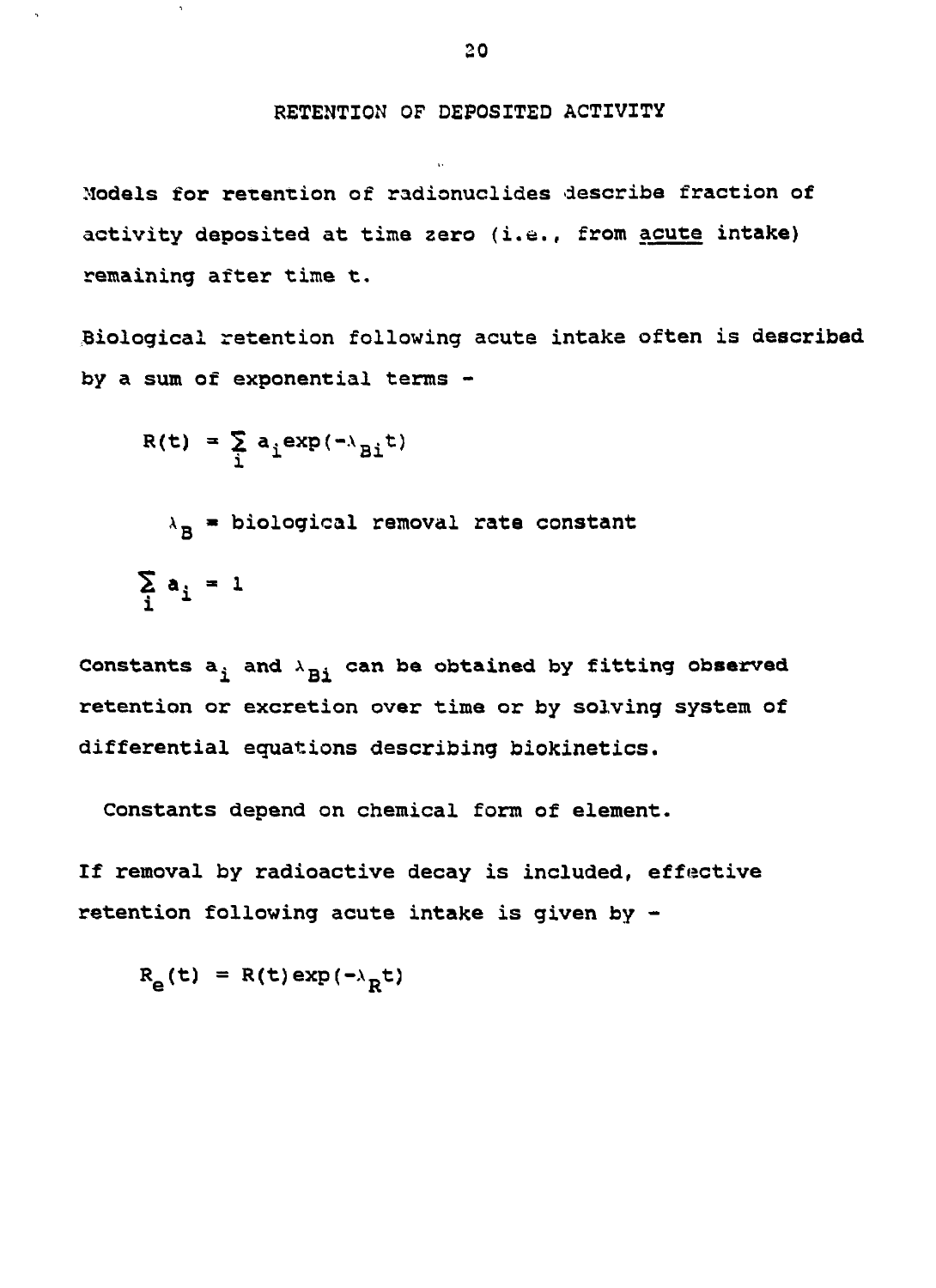## **DOSE RATE AND DOSE FROM ACUTE INTAKE OF RADIONUCLIDES**

**If effective retention following acute intake is given by a single exponential term -**

$$
R_{\mathbf{e}}(t) = \exp(-\lambda t)
$$

$$
\lambda = \lambda_{\mathbf{B}} + \lambda_{\mathbf{R}}.
$$

 $\sim$   $\sim$ 

 $\mathbf{v}_i$ 

 $\hat{\phantom{a}}$ 

 $\overline{a}$ 

then dose rate,  $\dot{H}(t)$ , and dose,  $H(t)$ , following acute intake **of radionuclide at time zero are given by -**

$$
\dot{H}(t) = \dot{H}(0)R_{\theta}(t) = \dot{H}(0)exp(-\lambda t)
$$

 $H(t) = [\dot{H}(0)/\lambda][1 - exp(-\lambda t)]$ 

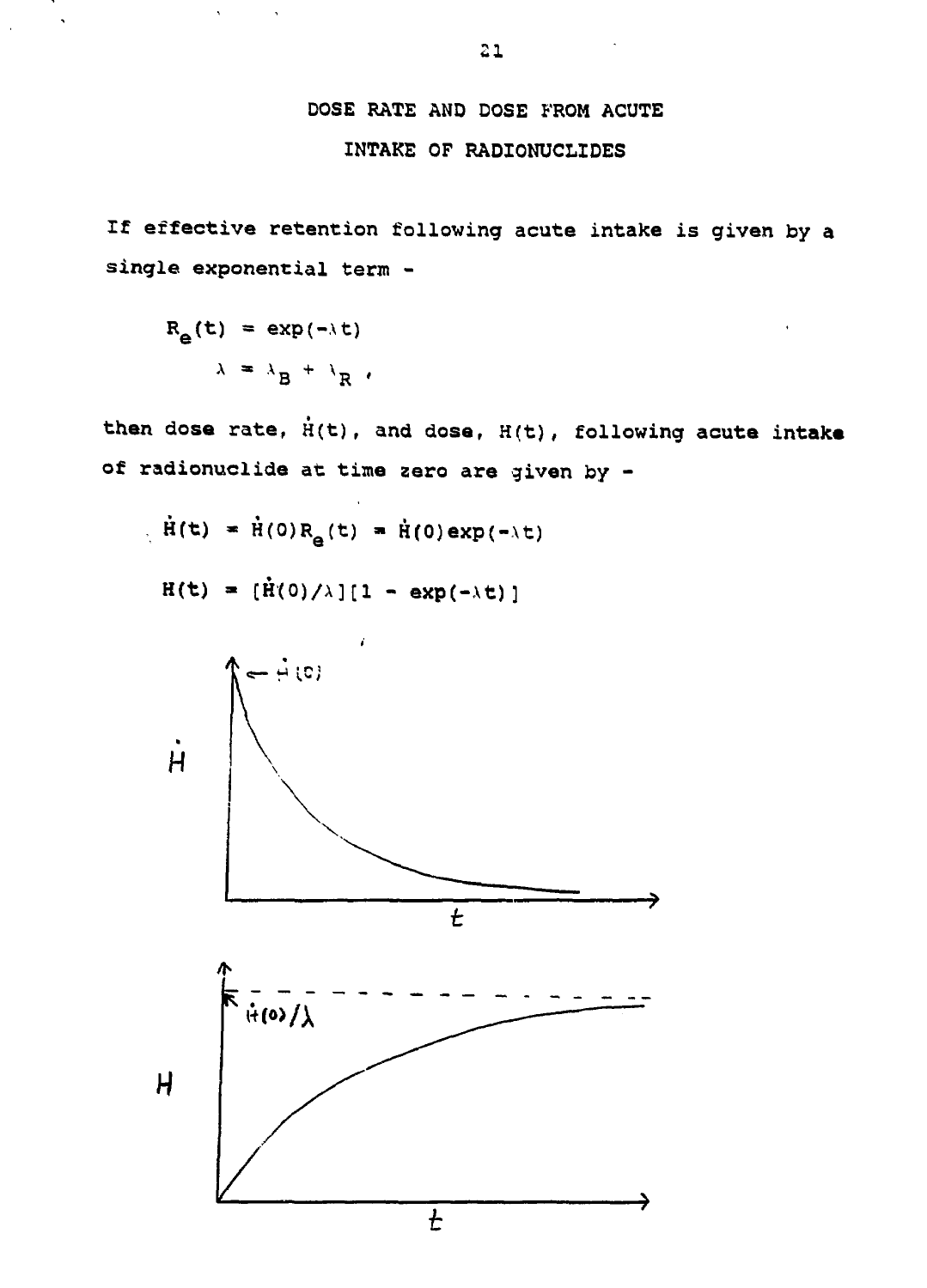#### **COMMITTED DOSE FROM INTERNAL EXPOSURE**

**For internal exposure, acute intakes of radionuclides commit individual to receiving doses over future times, even with no further intakes, until activity is removed from body by biological elimination or radioactive decay.**

**Definition of internal dose conversion factor -**

**- Committed dose equivalent per unit activity intake of radionuclide by specified exposure mode.**

**Internal dose conversion factors usually are calculated as 50-year committed dose equivalents, i.e., dose equivalents received to age 70 following acute intake at ag« 20.**

**For exposures of the public, ICRP has calculated committed dose equivalents to age 70 for any age at intake, taking into account age-dependence of dosimetry and metabolism.**

**Internal dose conversion factors for a given radionuclide take into account dose resulting from decay of any radioactive progeny produced by decay of the radionuclide in the body.**

**Both internal and external exposures at any time commit individual to some level of risk over future times.**

22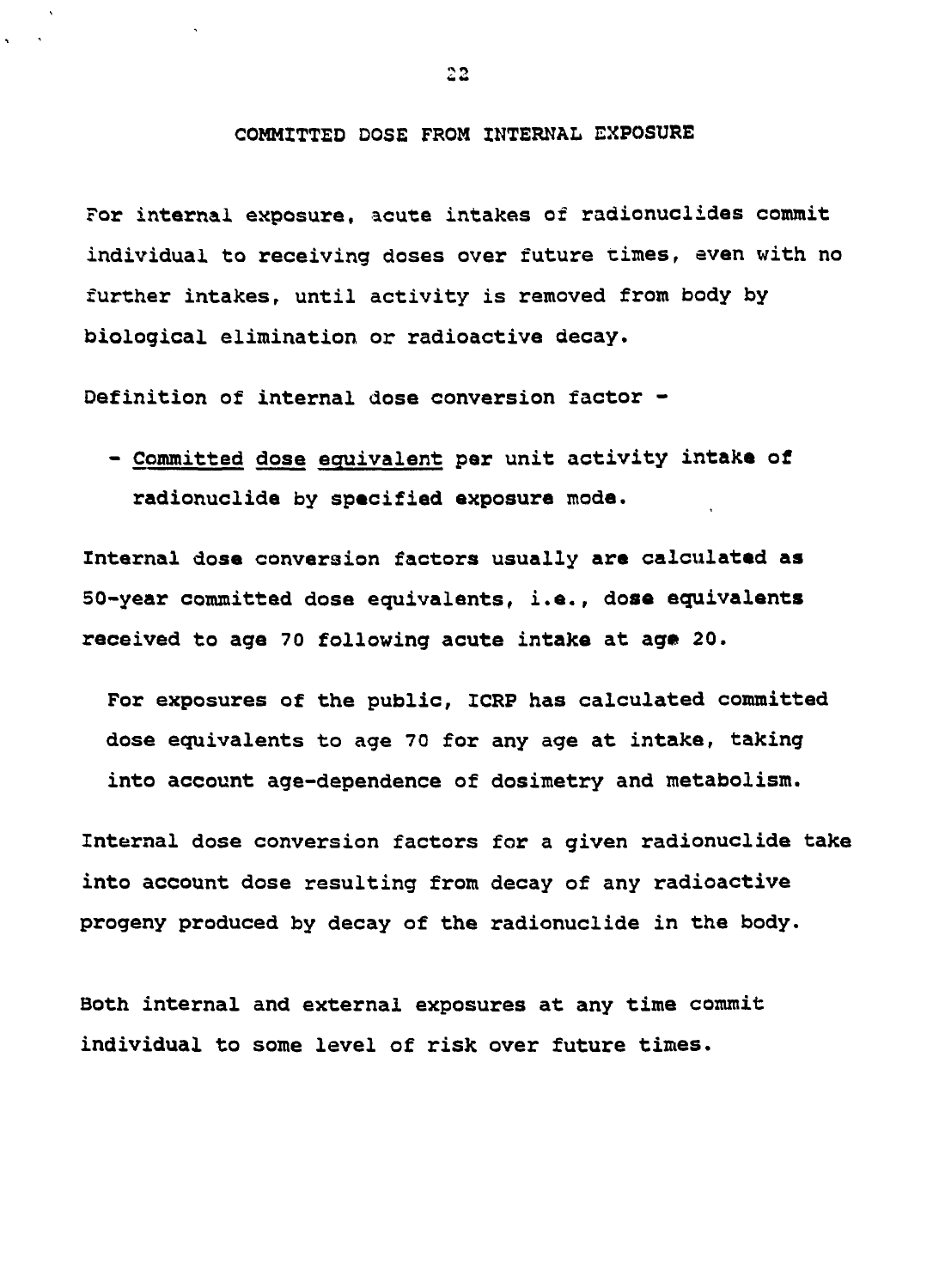## COMMITTED DOSE FROM INTERNAL EXPOSURE (continued)

Limits on annual committed dose equivalents are used for control of internal exposures, e.g., in ICRP recommendations.

Practice ensures that total dose equivalent received over a lifetime will not exceed sum of committed dose equivalents from intakes in each year.

For radionuclides with short half-lives or retention times in body, most of committed dose equivalent from acute intake is received within first year after intake.

For radionuclides with long half-lives and retention times in body, use of committed dose equivalent apportions acceptable intakes into equal yearly increments.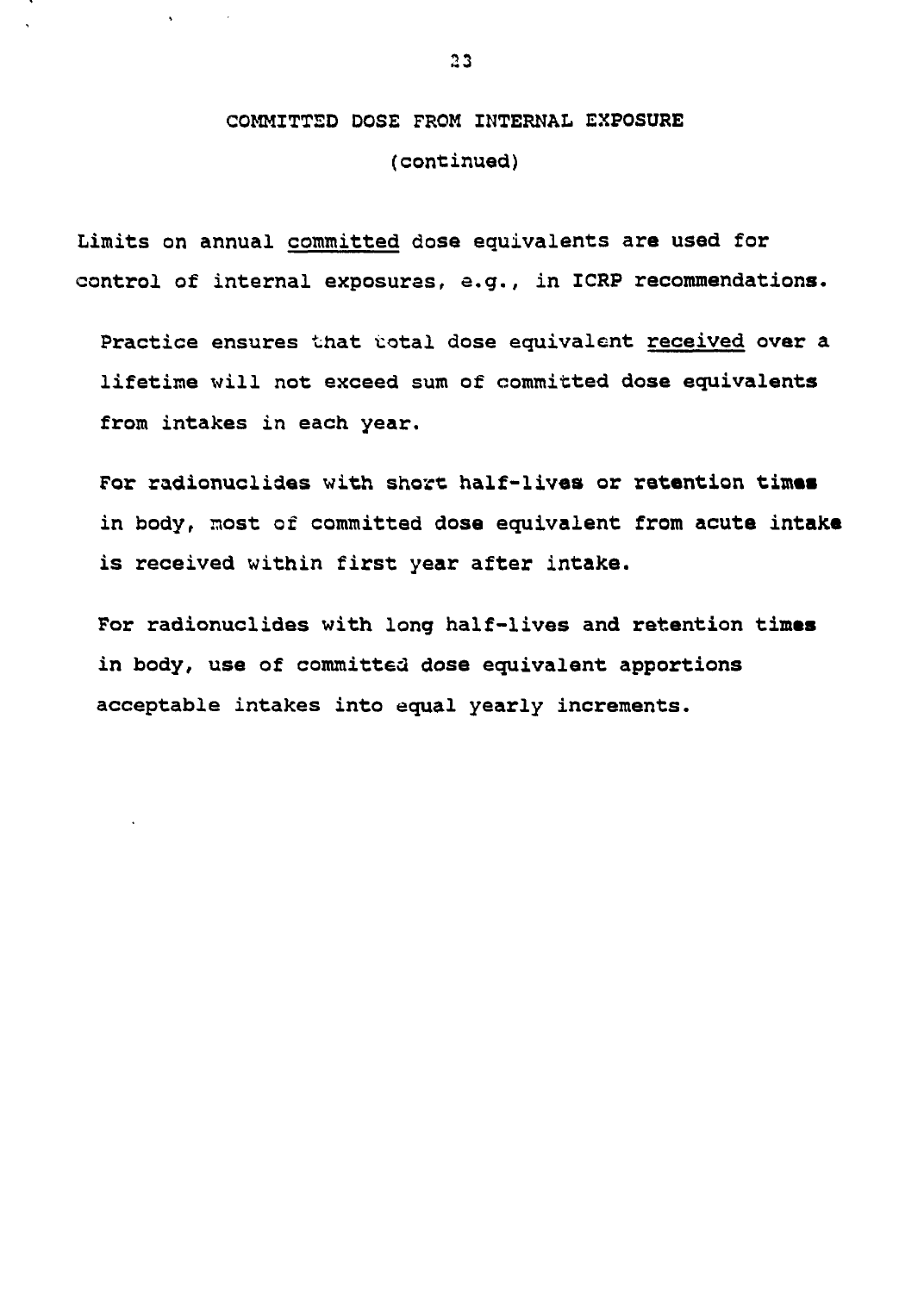# COMMITTED DOSE FROM INTERNAL EXPOSURE

(continued)

Important property of committed doses -

Committed dose over time t (years) following acute intake of activity (e.g.. I Bq) is equal to dose rate at time t resulting from constant intake (e.g., I Bq/y).

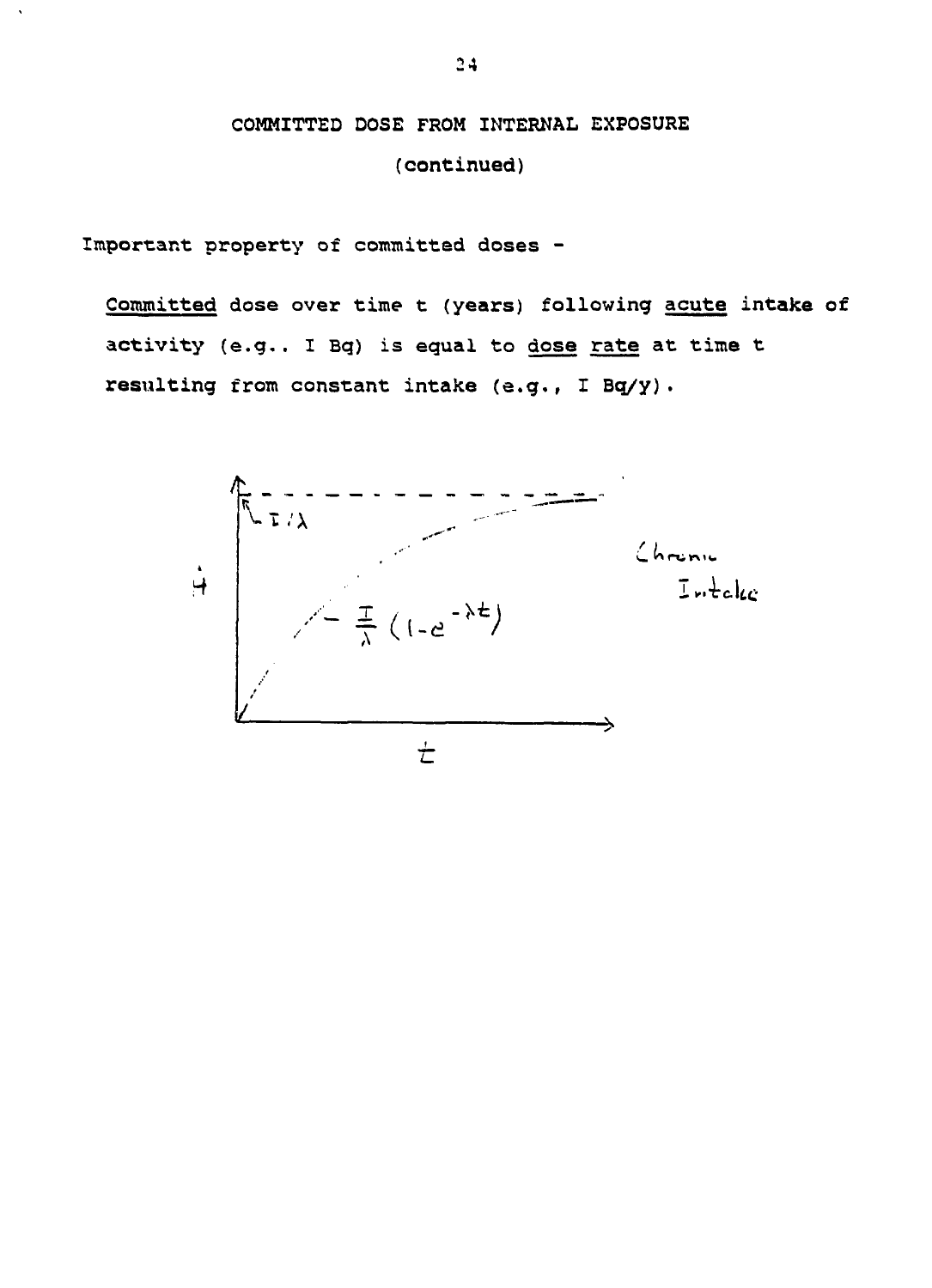DOSE RATE FROM ACUTE INTAKE OF PU-241

Pu-241 ( $T_{1/2}$  = 14 y) emits only low-energy electrons. Decay product Am-241 ( $T_{1/2}$  = 430 y) emits mostly high-energy alpha particles.

Dose rate as a function of time from acute intake of Pu-241 shows importance of committed dose in radiation protection.

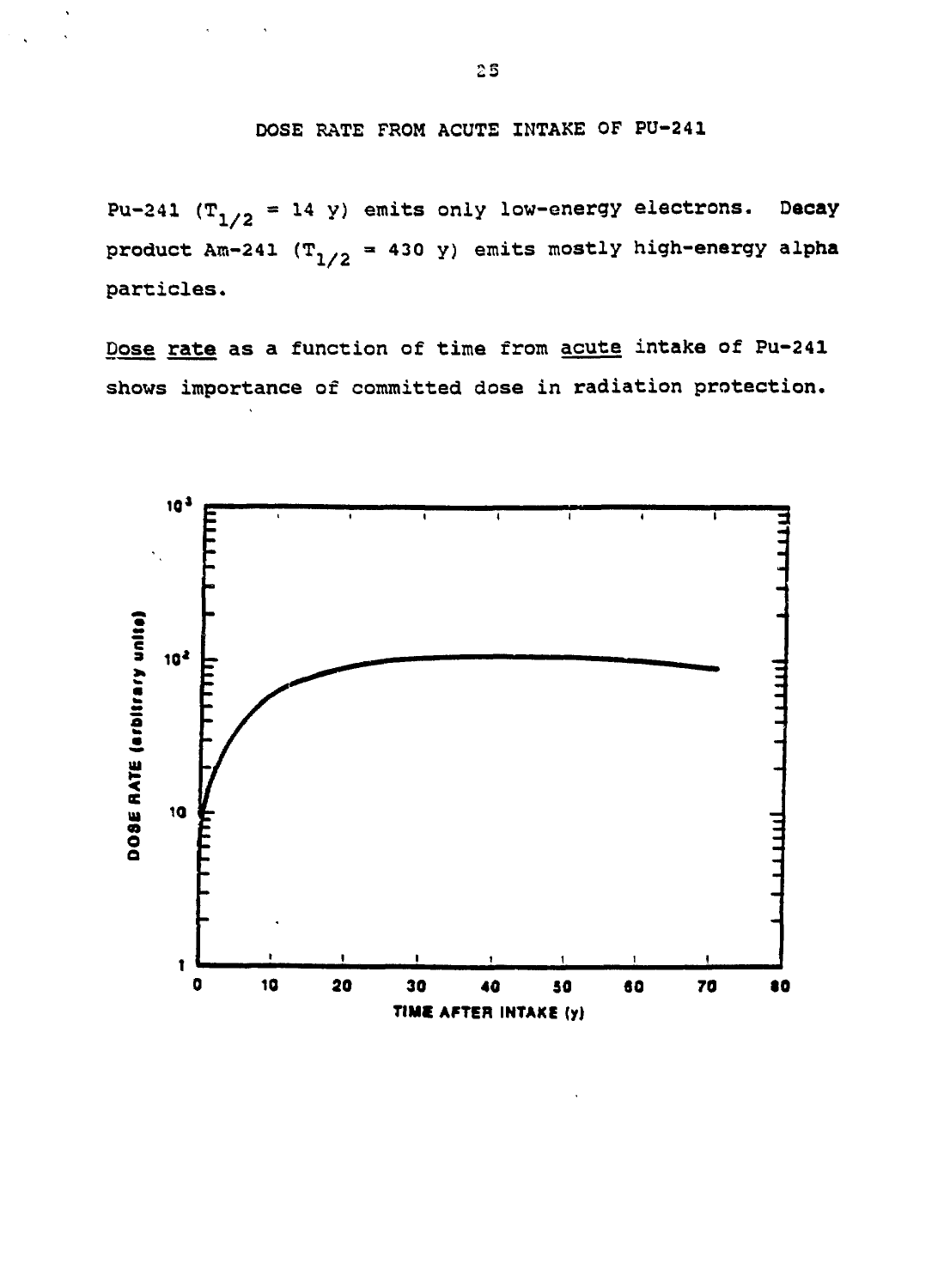**RECENT DEVELOPMENTS IN INTERNAL DOSIMETRY**

**(1) Physiologically-based models for transfer and retention of absorbed activity in tissue compartments of body.**

**Models replace previous empirical approach of obtaining retention functions by fitting retention or excretion data over time.**

**(2) Age-dependent models**

**Anatomical description of exposed individuals, biokinotics of absorbed radionuclides, and organ dosimatry from radionuclides in body are age-dependent.**

**Age dependence of dose from decay of radioactive progeny also is taken into account.**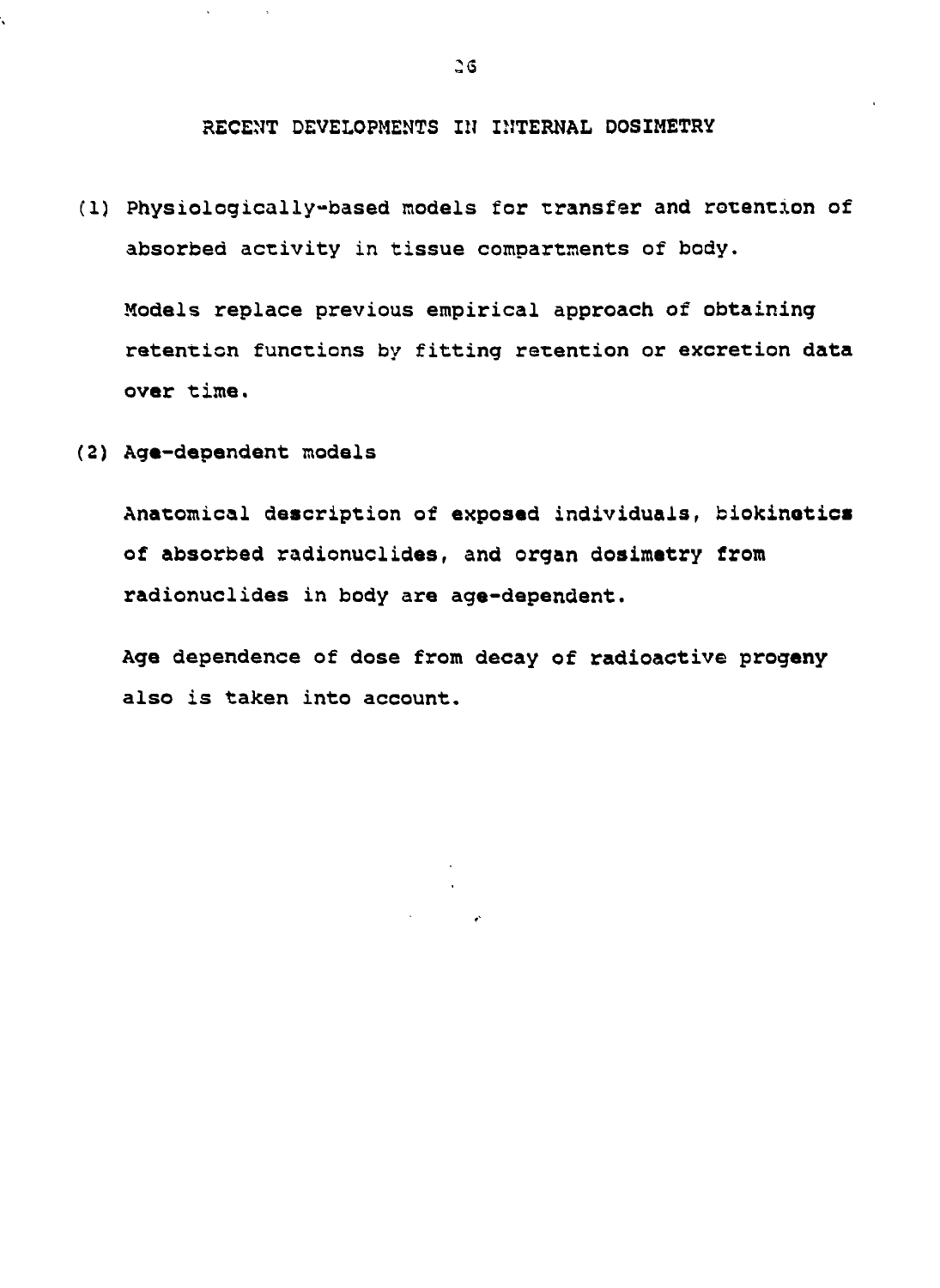

PHYSIOLOGICALLY-BASED COMPARTMENT MODEL FOR PLUTONIUM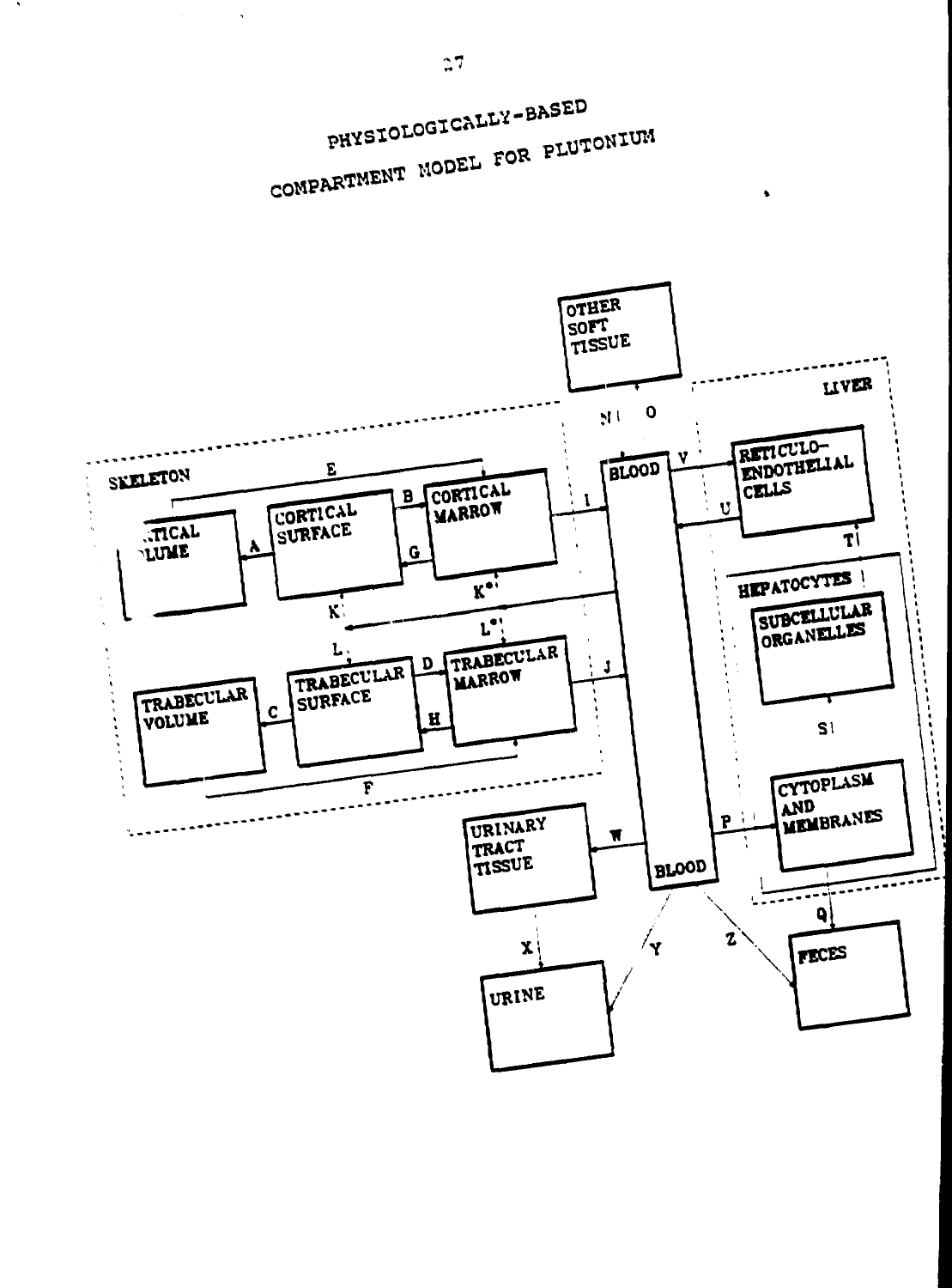### MODELS FOR CALCULATION OF

## EXTERNAL DOSE

Į.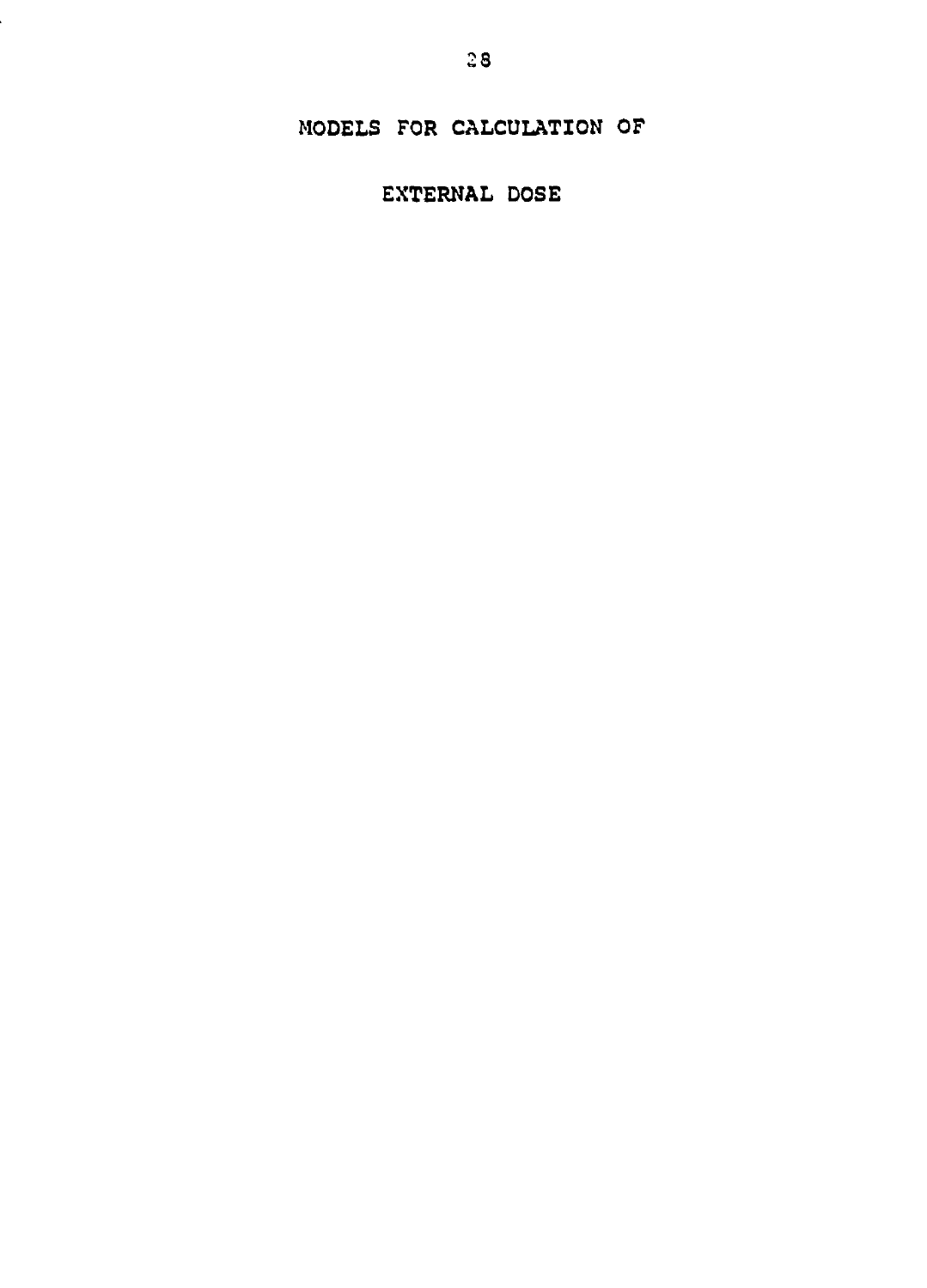**BASIC ELEMENTS OF CALCULATION OF EXTERNAL DOSE PER UNIT CONCENTRATION OF RADIONUCLIDES IN ENVIRONMENT**

- **(1) Anatomical representation of reference individuals of different ages, sexes, and ethnic groups**
- **(2) Distribution of radionuclides in source region**

**Simple source configurations (e.g., uniform distributions in air, water, on ground surface, or in soil) are often assumed.**

- **(3) Transport of penetrating radiations from source region to body surface of exposed individual**
- **(4) Transport of penetrating radiations incident on body to specific organs or tissues**
- **(5) Energy absorbed in organs or tissues**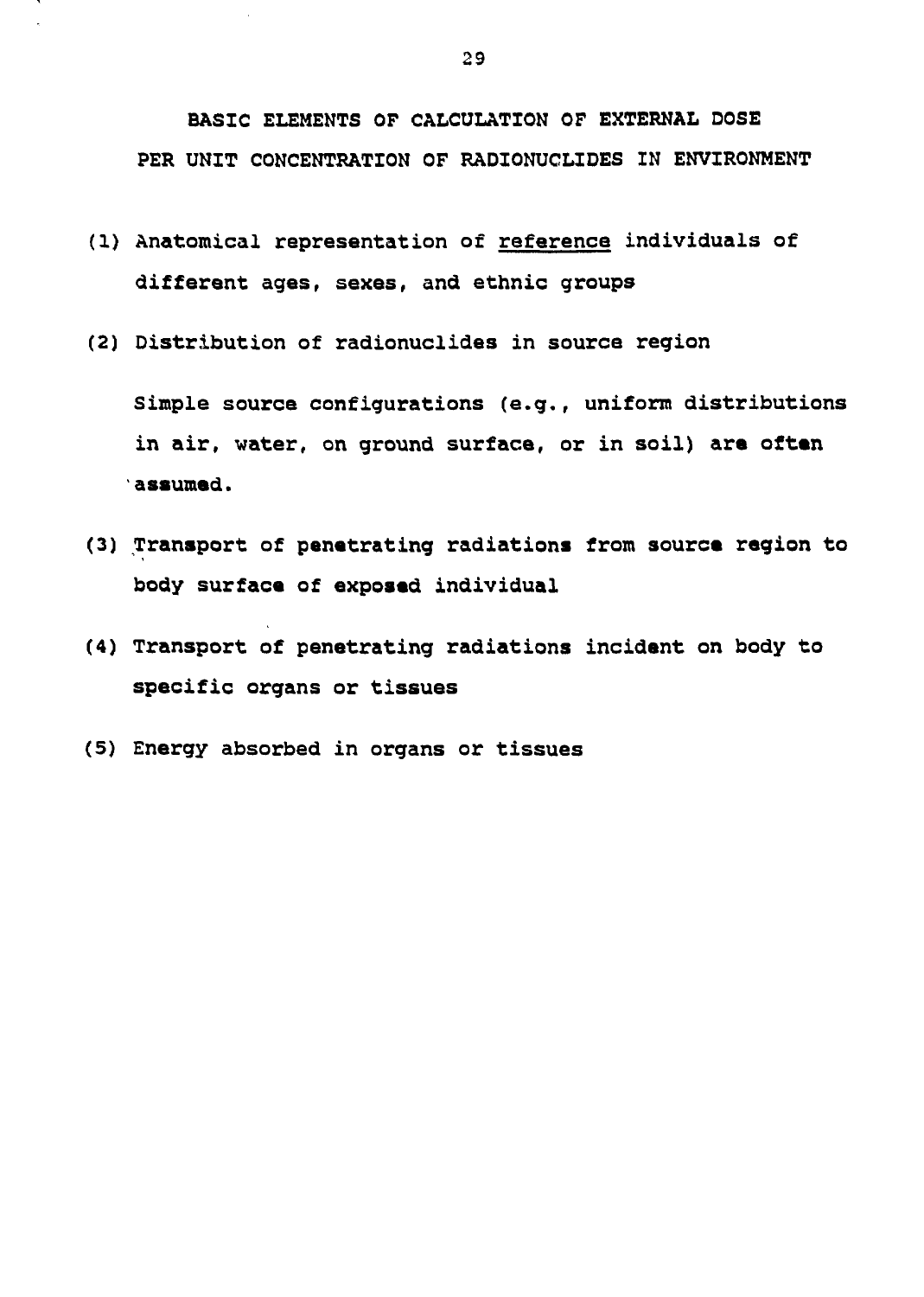#### **EXTERNAL DOSE CONVERSION FACTORS**

**For standard, simplified source configurations, dose rate in tissue T at time t is estimated by -**

$$
H_{\mathbf{m}}(t) = \chi(t) \times DRF_{\mathbf{m}}
$$

 $x$  = radionuclide concentration (uniform)

```
DRFT * dose rate in tissue T per unit radionuclide
concentration
```
**Definition of external dose conversion factor (DRF) -**

**- Dose-equivalent rate per unit activity concentration of radionuclide in specified source region.**

**Dose received from external exposure is time integral of external dose rate.**

**Dose rate varies with time due to changes in radionuclide concentrations and may depend greatly on location in environment.**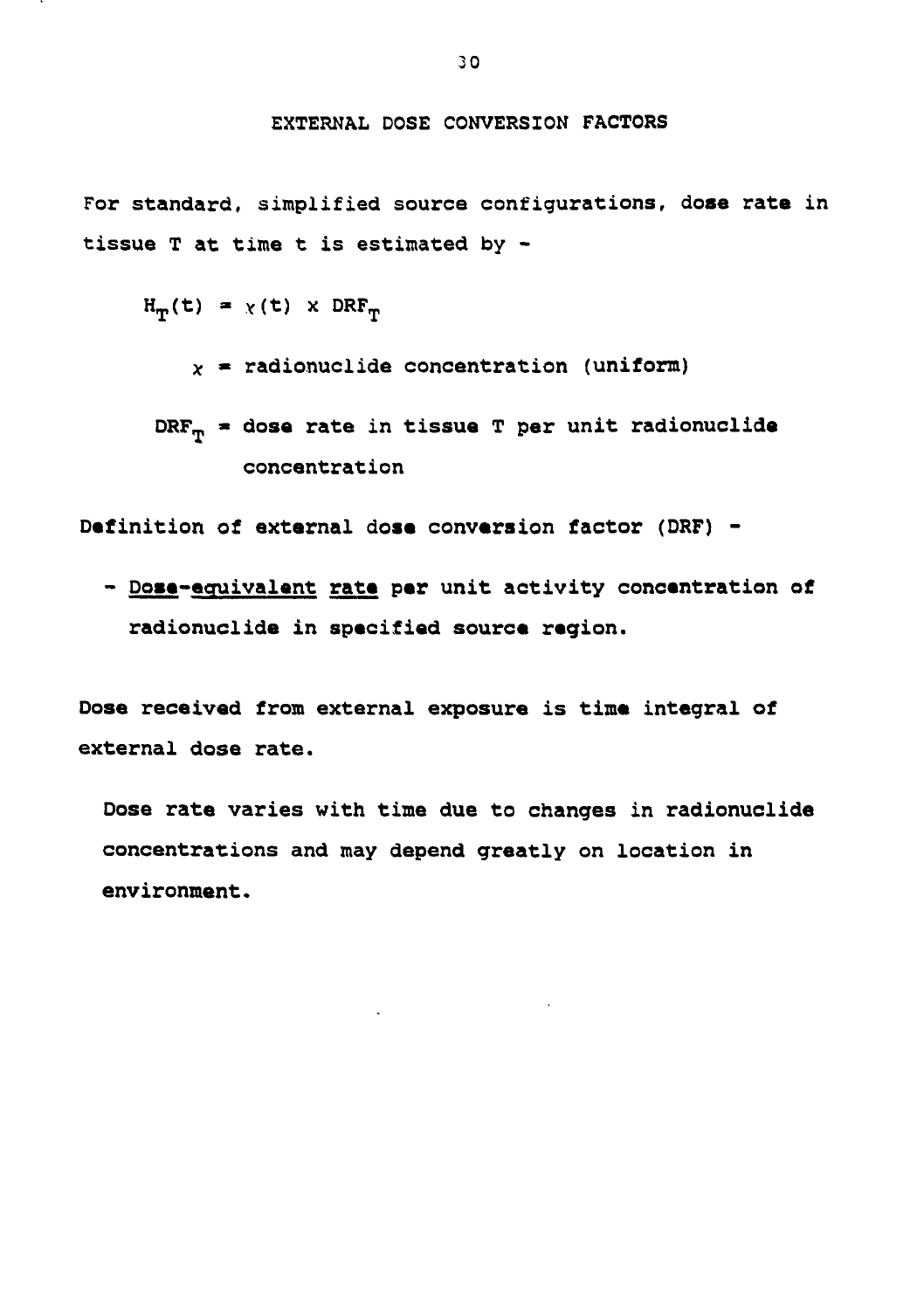**ENVIRONMENTAL DOSE COMMITMENT**

**Concept of environmental dose commitment refers to external and internal exposure over tine following acute release of radionuclides to environment.**

**Formulation of concept is same as for committed internal dose from intakes of radionuclides.**

**As example, for activity concentration of radionuclide deposited on ground surface at time zero, external dose received over time t with no further depositions is given by**

 $H(t) \propto (1/\lambda)[1 - exp(-\lambda t)],$ 

**where x is total removal rate constant from ground surface taking into account physical removal processes (weathering) and radioactive decay.**

**Total (time-integrated) intakes of radionuclides over time following acute deposition would exhibit similar time dependence.**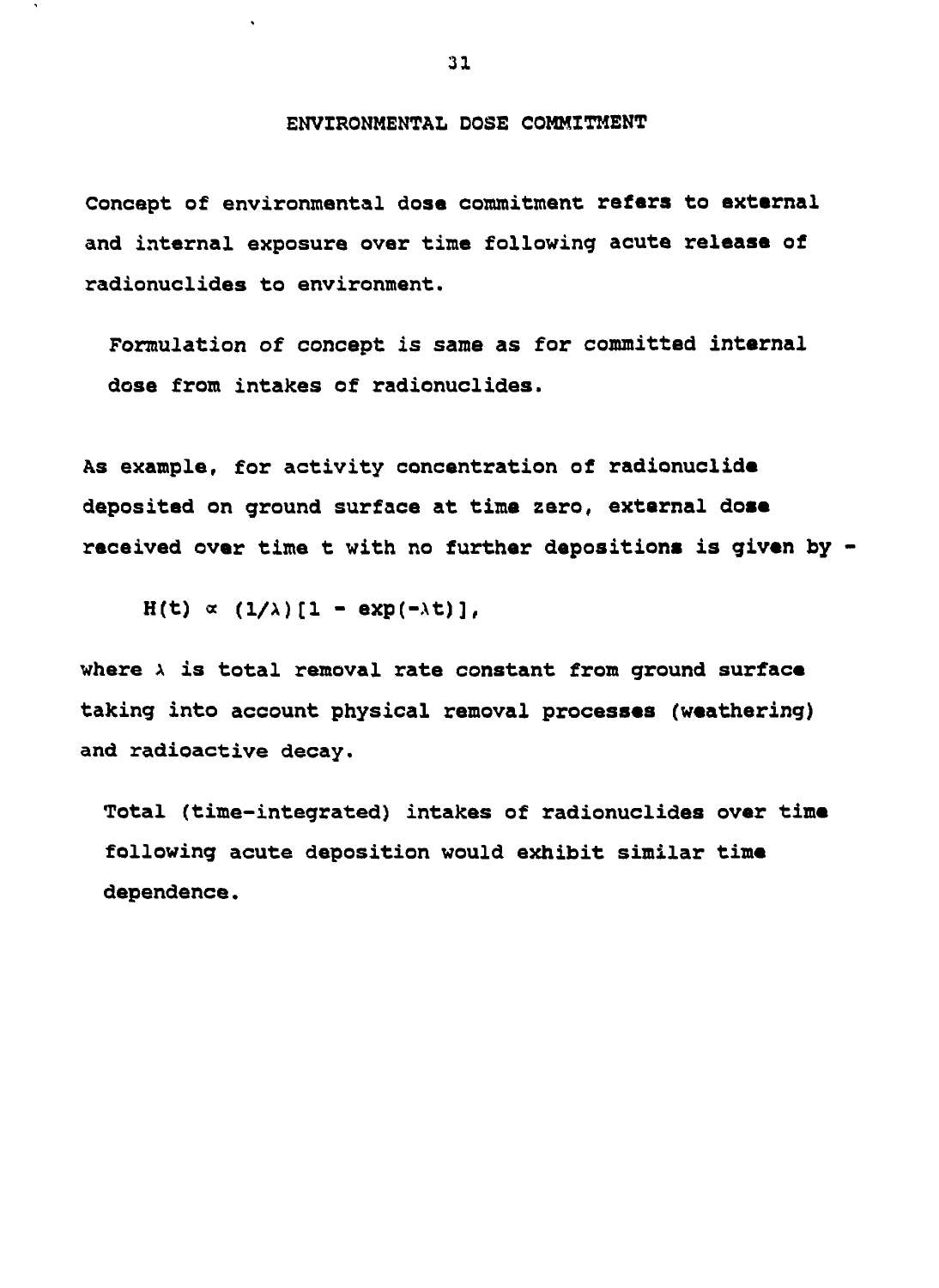## **INTERNAL AND EXTERNAL DOSIMETRY**

 $\alpha_{\rm{max}}=1.5$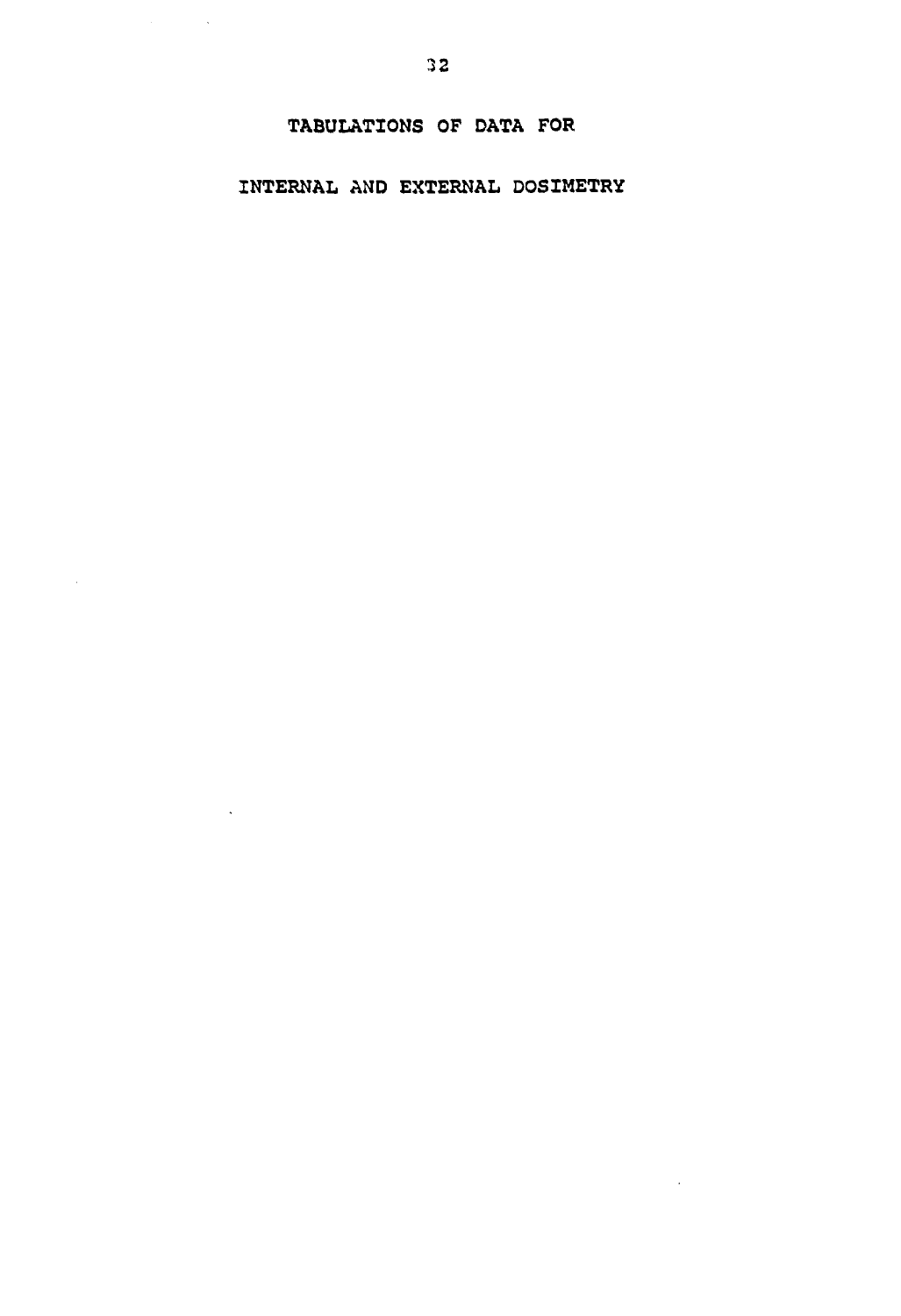#### **RADIONUCLIDE DECAY DATA**

**D. C. Rocher, Radioactive Decay Data Tables, U.S. Department of Energy, DOE/T1C-11026 (1981).**

**International Commission on Radiological Protection, Radionuclide Transformations: Energy and Intensity of Emissions. ICRP Publication 38, Ann. ICRP, Vol. 11-13 (1983).**

**National Council on Radiation Protection and Measurements, A Handbook of Radioactivity Measurement Procedures, NCRP Report No. 58 (1985).**

**D, A. Weber, K. F. Eckerman, L. T. Dillman, and J. C. Ryman, MIRD: Radionuclide Data and Decay Schemes, Society of Nuclear Medicine (1989).**

**Contractor** 

 $\sim 1$ 

 $\bar{\pi}$ 

k.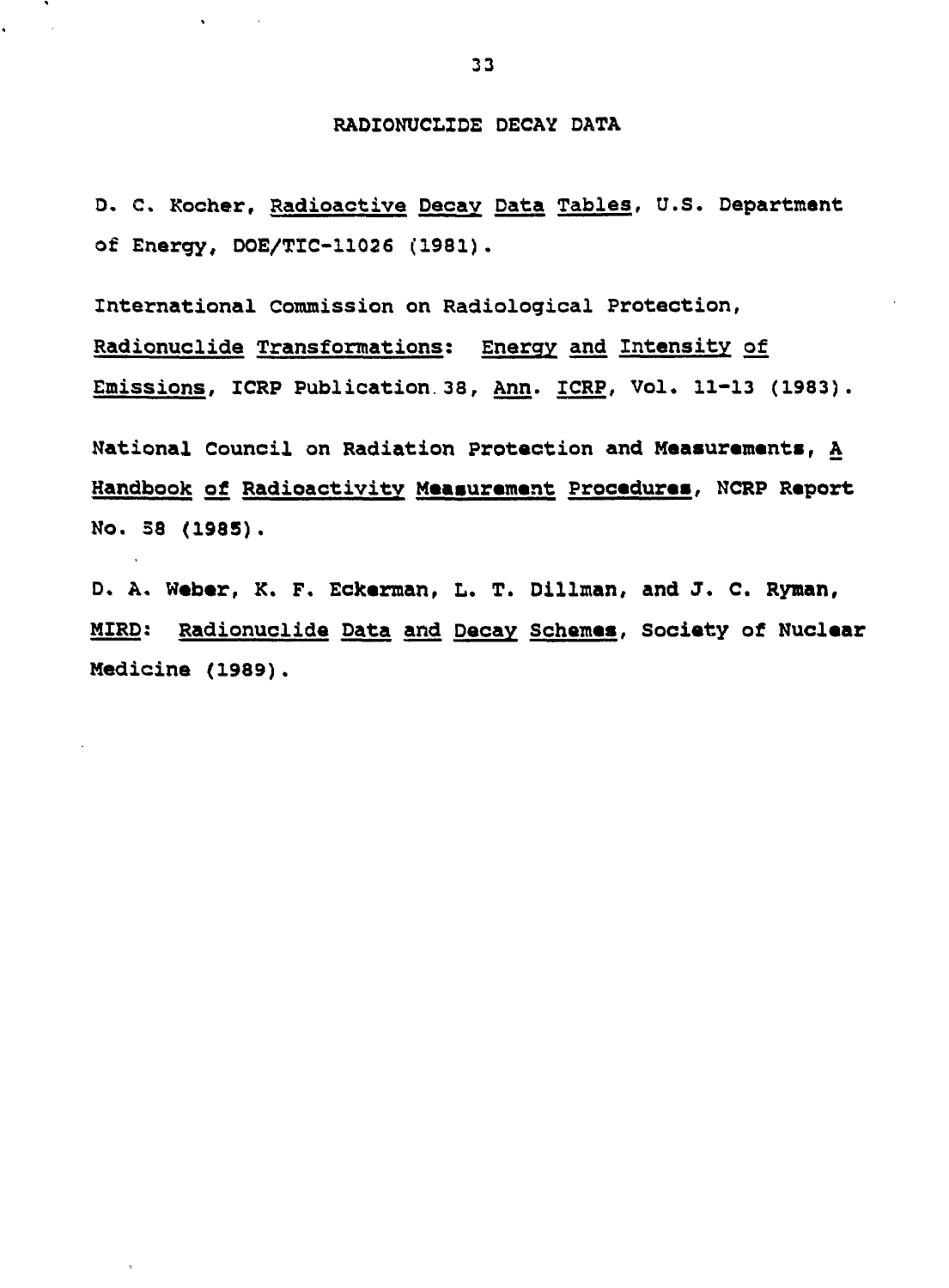**INTERNAL DOSE CONVERSION FACTORS**

**International Commission on Radiological Protection, Limits for Intakes of Radionuclides bv Workers, ICRP Publication 30, Ann. ICRP (1979-1988).**

**U.S. Department of Energy, Internal Dose Conversion Factors for Calculation of Dose to the Public, DOE/EH-0071 (1988).**

**U.S. Environmental Protection Agency, Limiting Values of Radionuclide Intake and Air Concentration and Dose Conversion Factors for Inhalation, Submersion, and Inqestion, Federal Guidance Report No. 11, EPA-520/1-88-020 (1988).**

**International Commission on Radiological Protection, Age-Dependent Doses to Members of the Public from Intake of Radionuclides: Part l, ICRP Publication 56, Ann. ICRP Vol. 20, NO. 2 (1989).**

**International Commission on Radiological Protection, Annual Limits on Intake of Radionucl ides by\_ Workers Based on the 1990 Recommendations, ICRP Publication 61, Ann. ICRP Vol. 21, No. 4 (1991).**

**34**